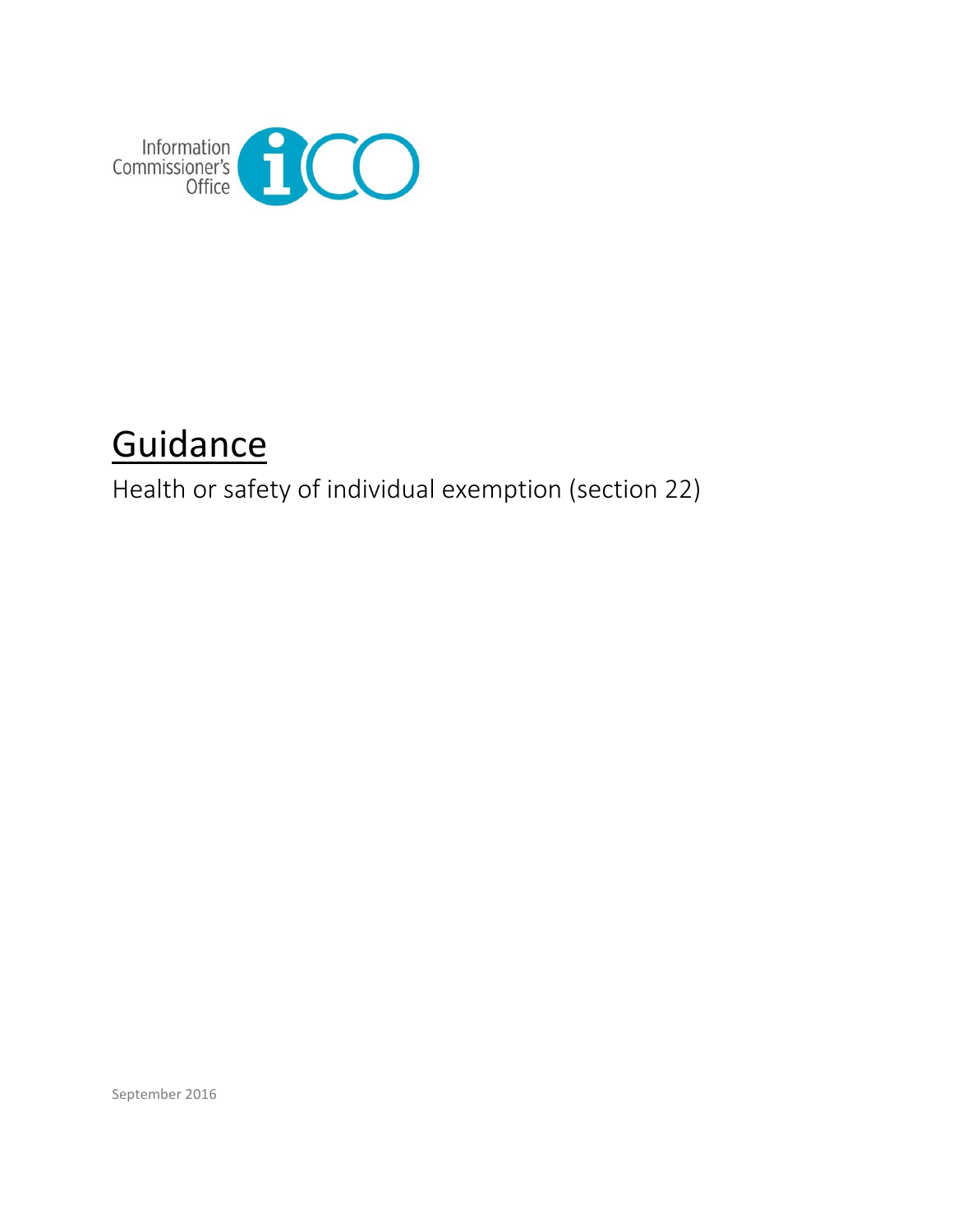# Table of Contents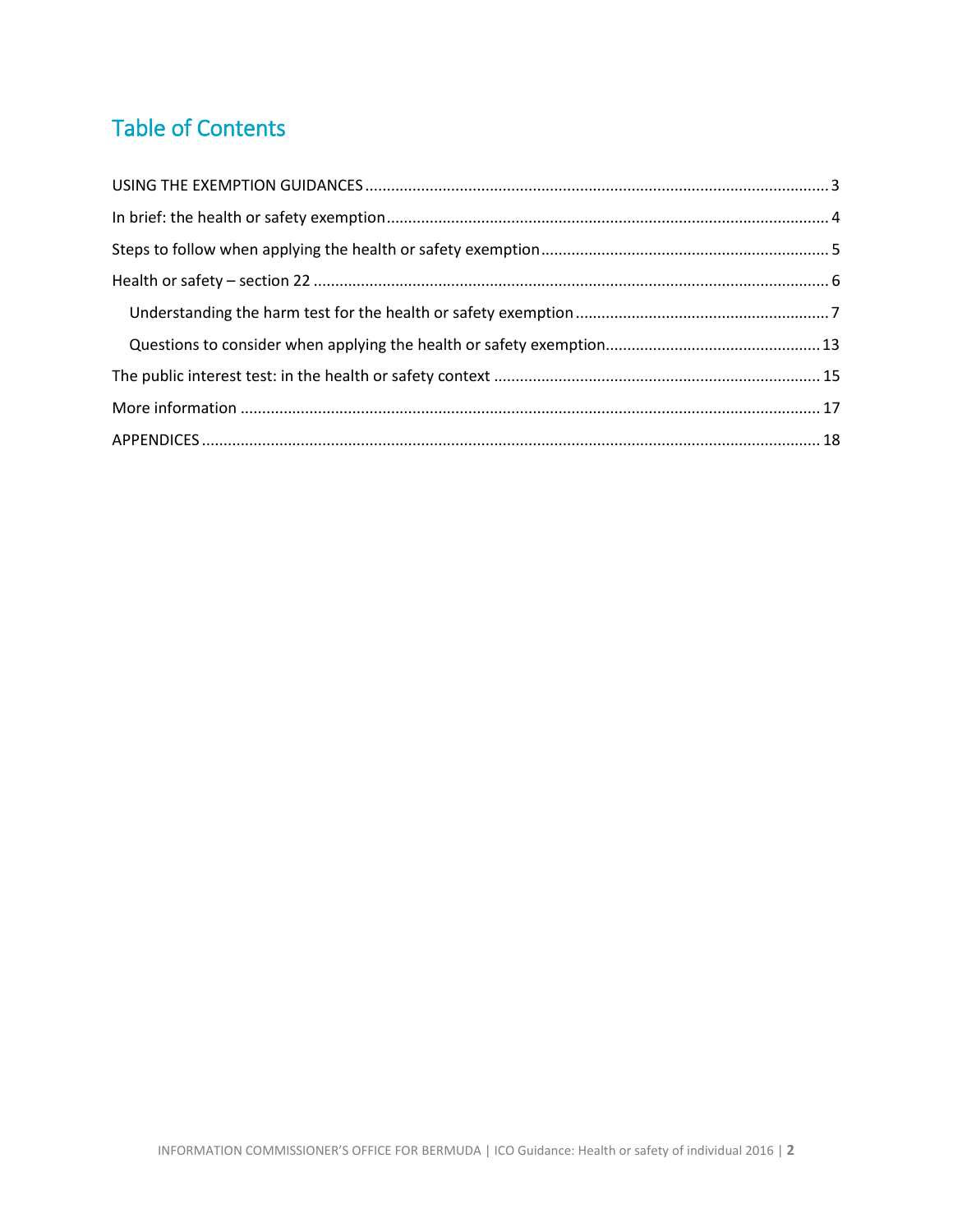# USING THE EXEMPTION GUIDANCES

<span id="page-2-0"></span>This is one of a series of Guidances by the Information Commissioner's Office that offers an overview of the Information Commissioner's understanding of the exemptions in the Public Access to Information (PATI) Act. The Guidances are a reference tool to help decision makers— Information Officers, heads of public authorities and those assisting them—understand when and how to apply the exemptions.

The Guidances provide our general recommended approach and the issues the Information Commissioner will likely consider when deciding an application for review. The Guidances do not replace the need to obtain training on the PATI process and the operation of the exemptions. It may also be necessary for public authorities to obtain legal advice on the interpretation and application of the exemptions.

Each Guidance discusses a specific exemption provision. It provides background and the applicable tests for each exemption, along with examples of questions designed to assist your decision making. The questions may help you identify the issues to consider when applying an exemption in the context of a specific request. It is essential that decision makers are able to explain the factual and reasoned basis for relying on an exemption. The Guidances are designed to support this good practice.

The exemptions limit the new right to access public records and, because of this, should be understood narrowly. This is consistent with the PATI Act's purpose to provide the greatest access as possible to public records.

It is recommended that Guidances are read together when more than one exemption could apply to a record. Decision makers should also refer to our *Guidance: the public interest test* as a companion when applying exemptions that require you to weigh the public interest.

Currently, the use of the exemptions under the PATI Act, a new statutory regime, has not been tested and settled under Bermuda law.

For this reason, these first ICO Guidances are based upon the language and purposes of the PATI Act and Regulations, as well as any related local law. The Guidances are also informed by the guidelines, decisions and legal judgments from the UK and other appropriate Commonwealth countries with comparable exemption provisions. References to other jurisdictions are provided for illustration purposes and to give examples of how those exemptions have been interpreted.

The Guidances are subject to a planned review and may undergo ad hoc revisions to incorporate new Information Commissioner decisions, court judgments, or legislative changes.

Information Commissioner September 2016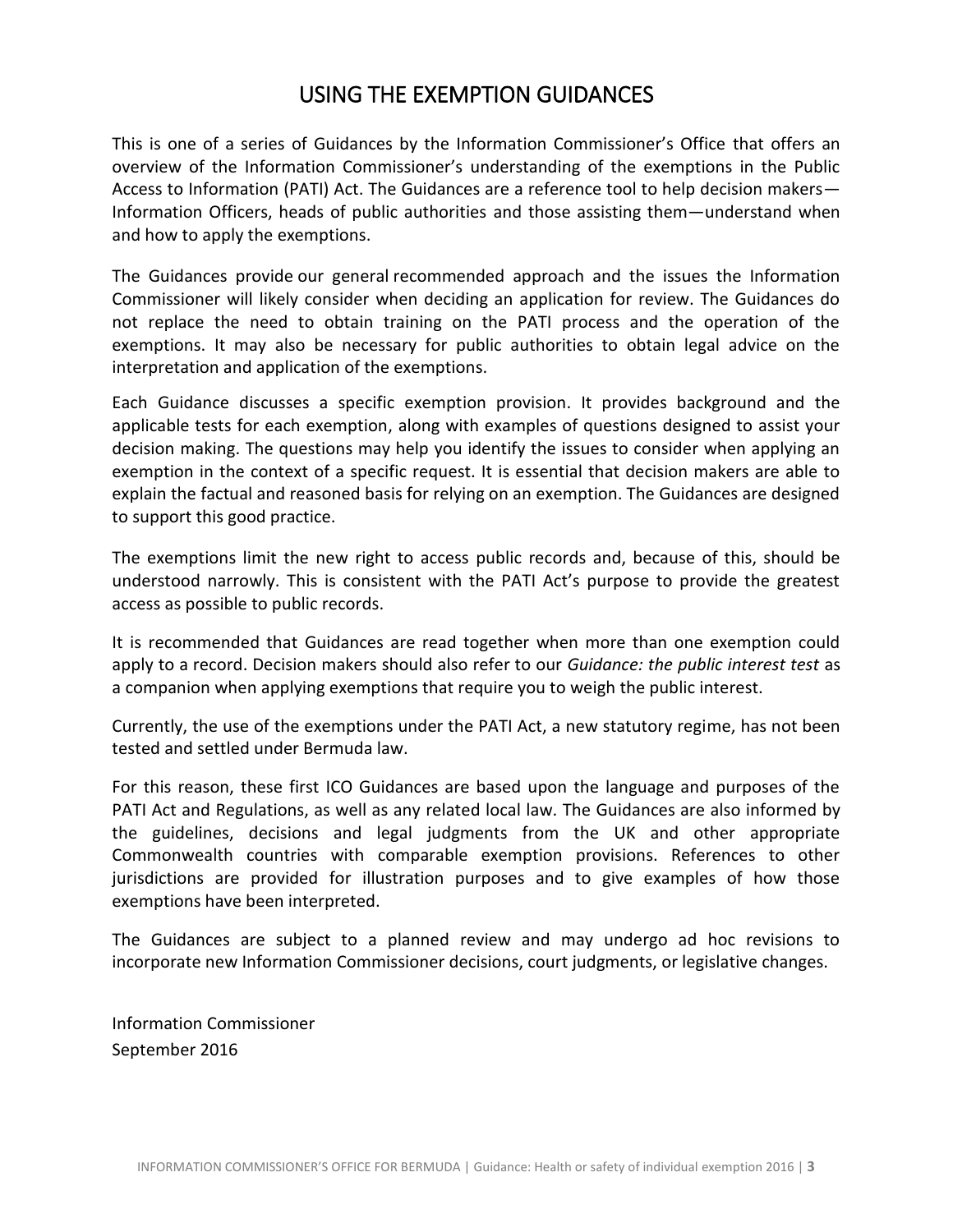# <span id="page-3-0"></span>In brief: the health or safety exemption

- 1. Section 22(1) of the PATI Act exempts information from the right of access that, if disclosed, would or would be likely to endanger the physical or mental health or safety of an individual. This can include one individual or a group of individuals, as well as the broader public health or safety.
- 2. Endangering physical health generally refers to an adverse physical impact as a result of injury, illness or disease. Endangering mental health implies causing or aggravating a psychological disorder or mental illness. Endangering safety means having an adverse impact upon the condition or state of being protected from harm.
- 3. The exemption for health or safety requires that the disclosure will cause the particular harm described in the exemption: endangerment to physical or mental health or safety. The 'harm test' for this exemption requires you to consider three things: the nature of the stated harm, how disclosure would cause this harm and the likelihood it will occur.
- 4. In general, this exemption should not be used to withhold information that an authority considers distasteful, on the basis that one or more members of the public would likely be distressed by its disclosure. Similarly, this exemption should not usually be used on the grounds that disclosure would be likely to cause worry, distress, or stress.
- 5. If you are considering withholding information under section 22(1), you must offer supporting evidence that is appropriate under the circumstances of your case. For example, you may need to consider obtaining an opinion from a mental health professional confirming that disclosure of the information would be likely to endanger the mental health of an individual or group of individuals. In other cases, you may need to show objective, not subjective, evidence of the anticipated harm.
- 6. The exemption in section 22(1) is a qualified exemption, i.e., it is subject to the public interest test. This means that if you find that the exemption applies, you must then go on to apply the public interest test before deciding whether or not to disclose the record. Despite the exemption, the record must be disclosed unless the public interest in withholding it outweighs the public interest in disclosing the record.
- 7. There is also potential for overlap with other exemptions depending on the circumstances of the specific request. Other exemptions which may apply include personal information (sections 23 and 24) and law enforcement (section 34). It may be useful for you to read our Guidances on these other exemptions as well (see Appendix 1: Resources).
- 8. The PATI Act is retrospective. It applies to records created at any time.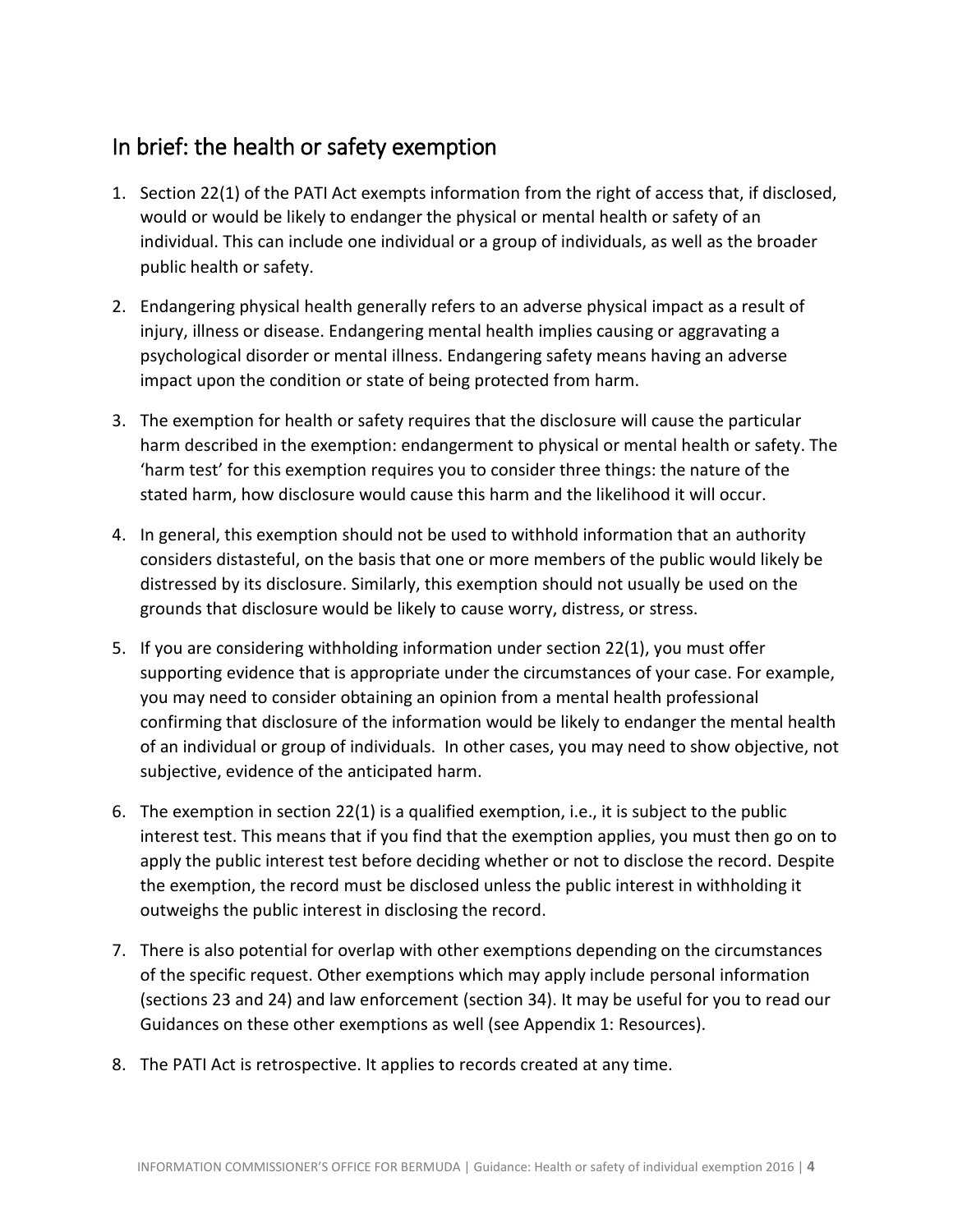9. The health or safety exemption will not last forever. It will not apply to any record that is over 30 years old.

# <span id="page-4-0"></span>Steps to follow when applying the health or safety exemption

- 10. The decision-making process to apply an exemption should always start with a presumption of disclosure. You should assess the records on a case-by-case basis depending on the subject matter, the harm identified and the public interest.
- 11. In most cases, your public authority will first locate and retrieve the requested records.
- 12. You may then decide that you should consider whether the records contain information whose disclosure would, or would be likely to, endanger health or safety and which may be exempt from disclosure. Consider taking the following actions:
	- i. Using the tests set out in this Guidance, decide if the section 22 exemption applies.
	- ii. If the exemption DOES NOT apply, the record cannot be withheld under section 22.
	- iii. If the exemption DOES apply, you must then apply the public interest test.
	- iv. If the public interest in favour of disclosing the record is equal to or outweighs that in favour of withholding it, the record (or part of the record) cannot be withheld under section 22.
	- v. If the public interest in favour of withholding the record outweighs that in favour of disclosing it, the record (or part of the record) can be withheld and a decision notice served to that effect.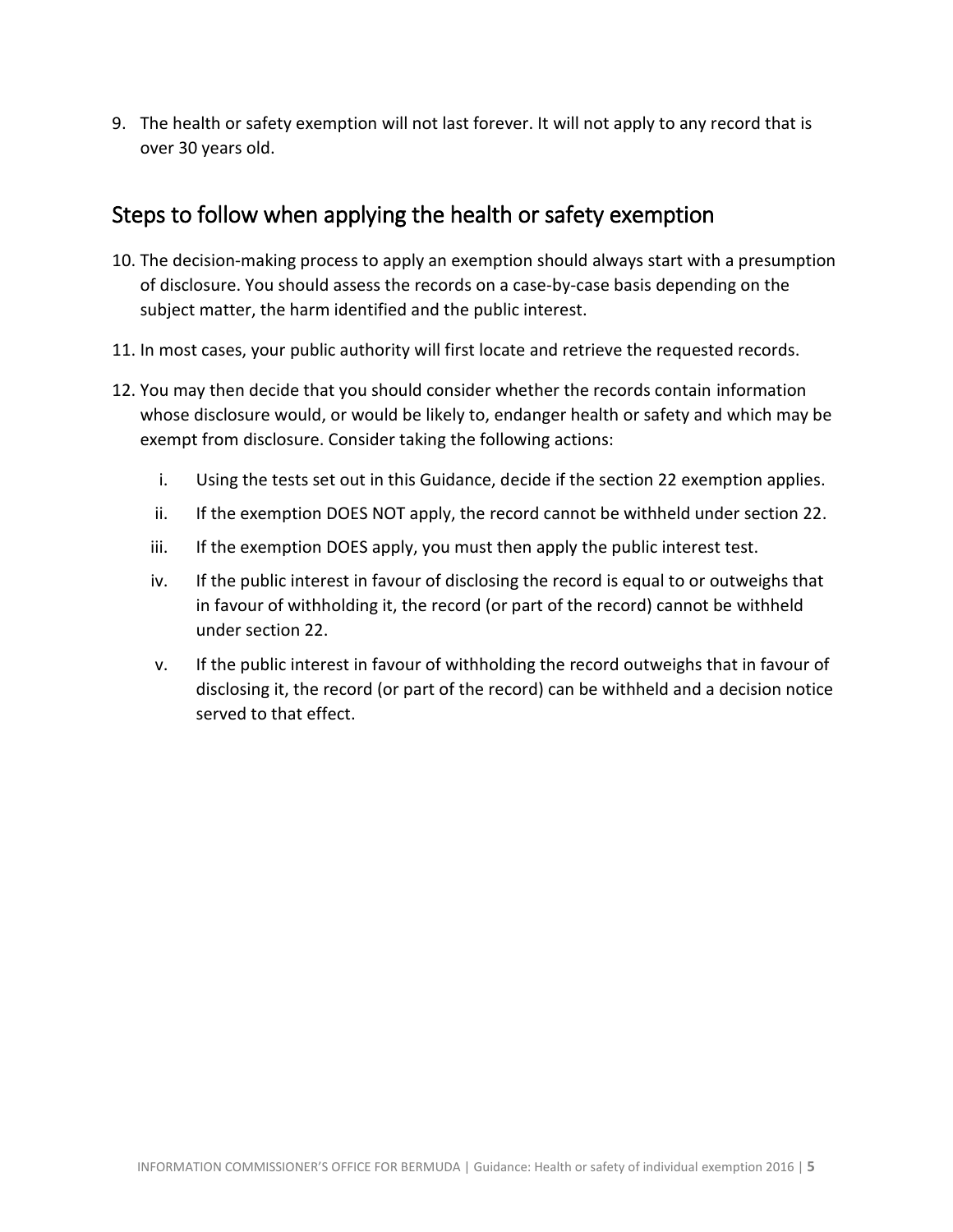# <span id="page-5-0"></span>Health or safety – section 22

- 13. Section 22(1) exempts information from the right of access if its disclosure would (or would be likely to) endanger the health or safety of an individual, unless disclosure would be in the public interest.
- 14. The endangerment may affect a single individual whose health or safety would likely be harmed by the disclosure of information, or it may endanger a group of people.
- 15. Public authorities may collect and record information, which if disclosed inappropriately, can potentially endanger an individual's physical health, mental health, or safety.
- 16. The list below offers examples of when certain records a public authority holds may be considered under the health or safety exemption. This list is only illustrative. It does not imply that all such records would be exempt. The examples are:
	- accident or crime scene photos of individuals who are deceased, which if disclosed would likely endanger the mental health of surviving relatives;
	- figures about how frequently motorists were caught speeding at different locations, which if disclosed would allow drivers to know where they were less likely to get caught and would likely encourage drivers to drive at excessive speeds and endanger the health or safety of road users;
	- plans related to the housing of individuals or a group of individuals, such as exoffenders, which if disclosed, could lead to them being threatened or harassed; or
	- records revealing the location of a safe house facility for domestic abuse victims, which if disclosed would likely undermine the physical safety and security of residents and staff.
- 17. As the illustrations above show, the *information* itself does not have to be about health or safety. Instead, the section 22(1) exemption requires that the *disclosure* of the information would, or would be likely to, endanger health or safety.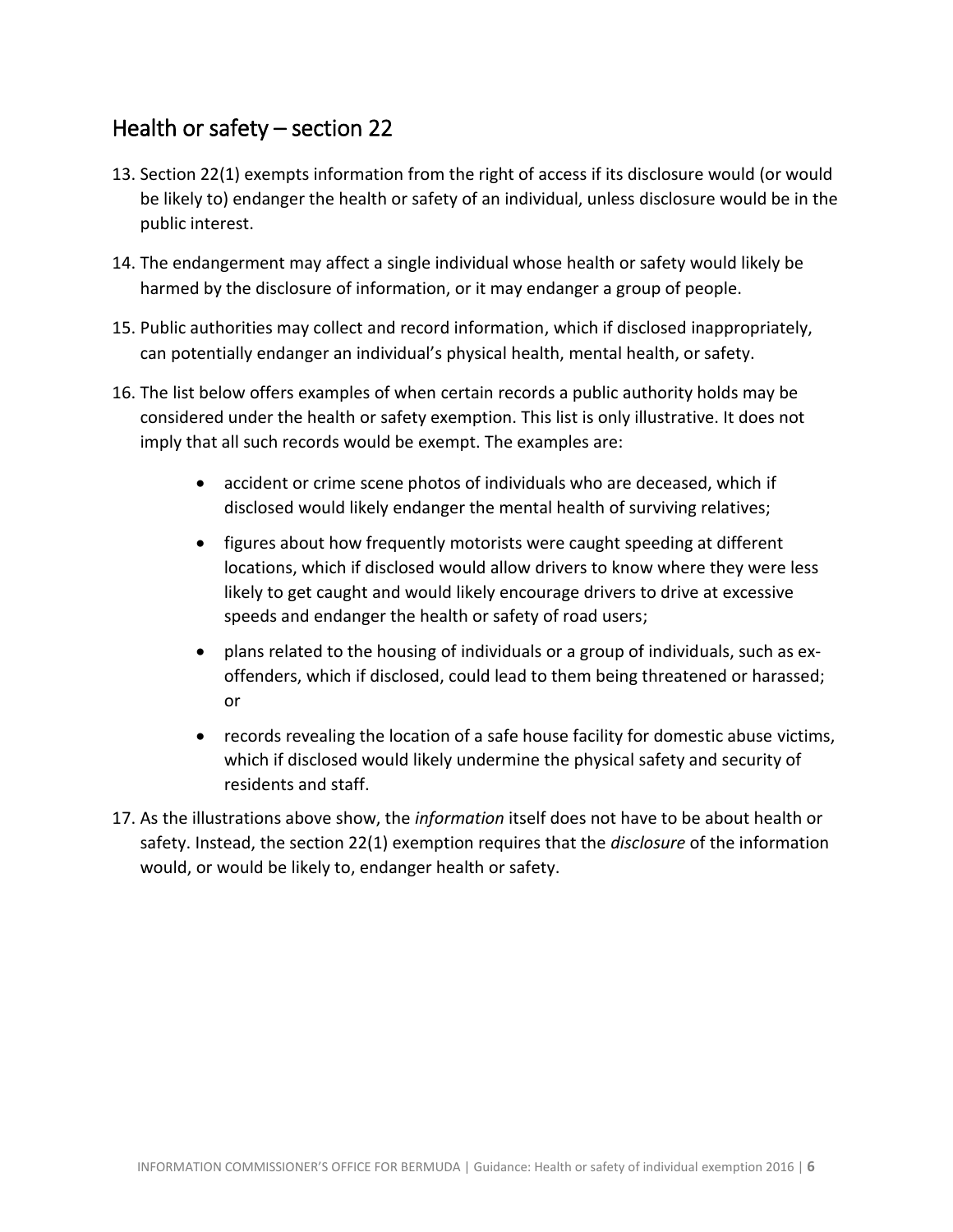### <span id="page-6-0"></span>Understanding the harm test for the health or safety exemption

- 18. The harm test in section 22(1) requires that disclosure 'would, or would be likely to, endanger' an individual's physical or mental health, or safety. If disclosure is not likely to cause this specific harm, then the exemption is not available.
- 19. Working thought the requirements of the harm test is an exercise of judgment. You must evaluate the nature of the identified harm, how that harm would be caused and the likelihood of it occurring. At each step, you should support your conclusion with evidence.

### *Specific harm: endanger an individual's physical or mental health, or safety*

20. Section 22(1) requires that disclosure would, or would be likely to, 'endanger' health or safety. Although section 22(1) uses the word 'endanger' rather than the word 'prejudice' that is used in other exemptions, the nature of the harm required is similar. For example, decisions of both the UK Information Commissioner and the UK Information Rights Tribunal

confirm that use of the word endanger equates to prejudice—as found in other exemptions.

- 21. To establish endangerment, you must show that disclosure would, or would be likely to, have a detrimental effect on an individual's health or safety. The effect must be more than trivial or insignificant.
- 22. You must also be able to identify the individual or a group of individuals whose health or safety would be endangered if the requested information is disclosed.
- 23. Physical health, mental health and safety each refer to different matters, as outlined below:

**Physical health**

Endangering physical health will usually

refer to an adverse physical impact and involve medical matters. Endangerment to physical health could mean endangering someone as a result of physical injury, illness or disease.

**Mental health**

Endangering mental health will usually imply that the disclosure would, or would be likely to, cause or aggravate a psychological disorder or mental illness. The effect must be greater than stress, worry, or distress.



three considerations:

- a specific kind of harm
- how disclosure can cause this harm
- the likelihood of this harm occurring.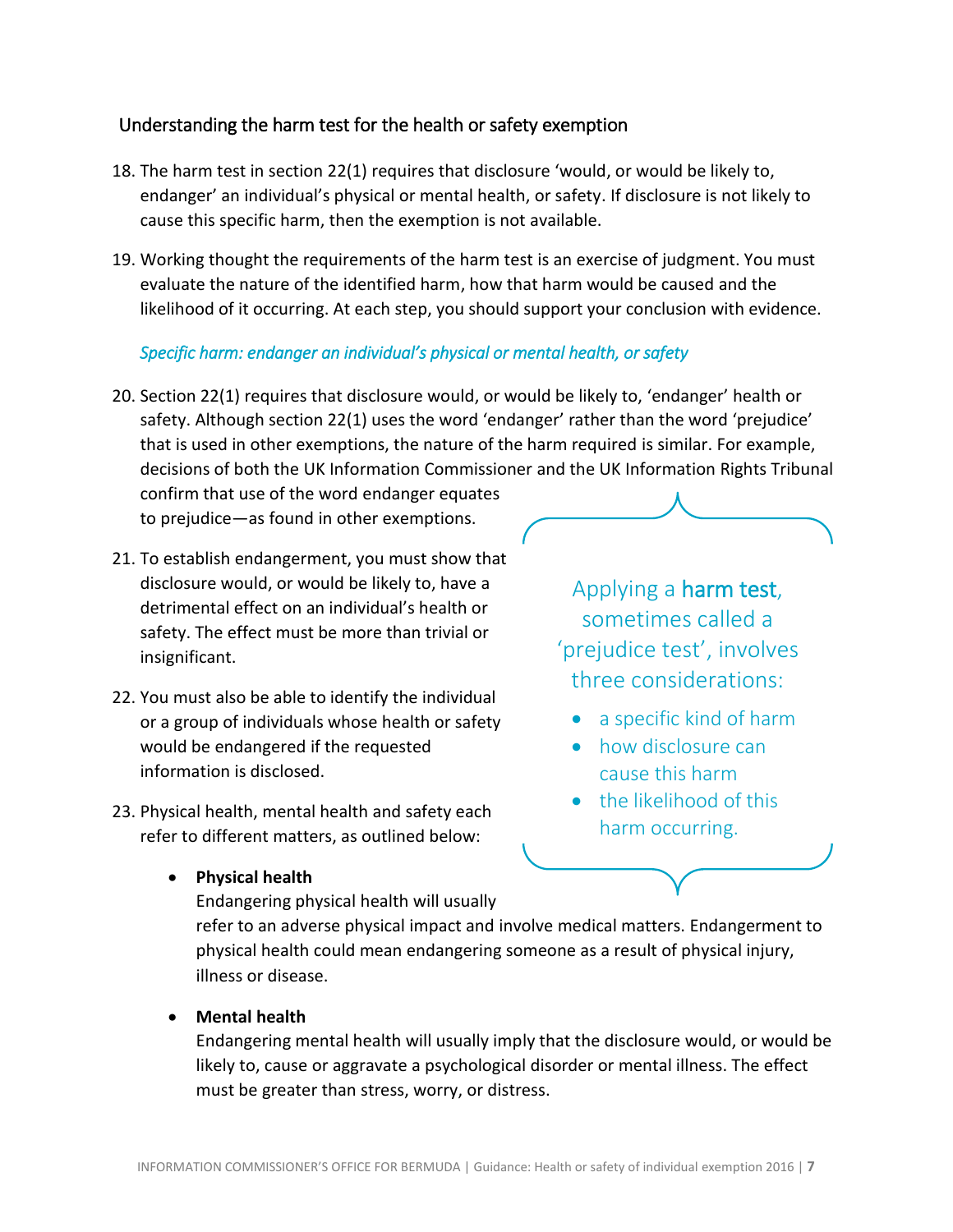**Safety**

Safety should be given its plan meaning: the condition of being protected from harm. Physical health and safety are also related ideas. You can think of safety as referring to an individual's risk of accidents or to their security.

24. Information that could endanger an individual's safety could also endanger their physical or mental health. When this is the case, arguments to support both the safety and the health parts of the exemption may be relied upon.

#### *How disclosure can cause that harm*

- 25. You must be able to explain how disclosure will cause the harm; it cannot simply be a remote or hypothetical possibility. This requires explaining how the claimed harm is at least possible. You must describe the possible circumstances, or events, arising from disclosure that can lead to the harm.
- 26. The evidence offered to show how the disclosure will cause the harm must be appropriate for the circumstances of your case.
- 27. Determining whether disclosure will endanger physical health or safety is not likely to be a particularly technical inquiry.
- 28. Risks to mental health, however, may be more difficult to show without the assistance of a mental health professional, but this will depend on the particular case.
- 29. Endangerment to mental health is not the same as a risk of causing emotional distress, worry, or stress. Endangerment to mental health implies that disclosure might lead to or worsen an existing mental illness or psychological disorder.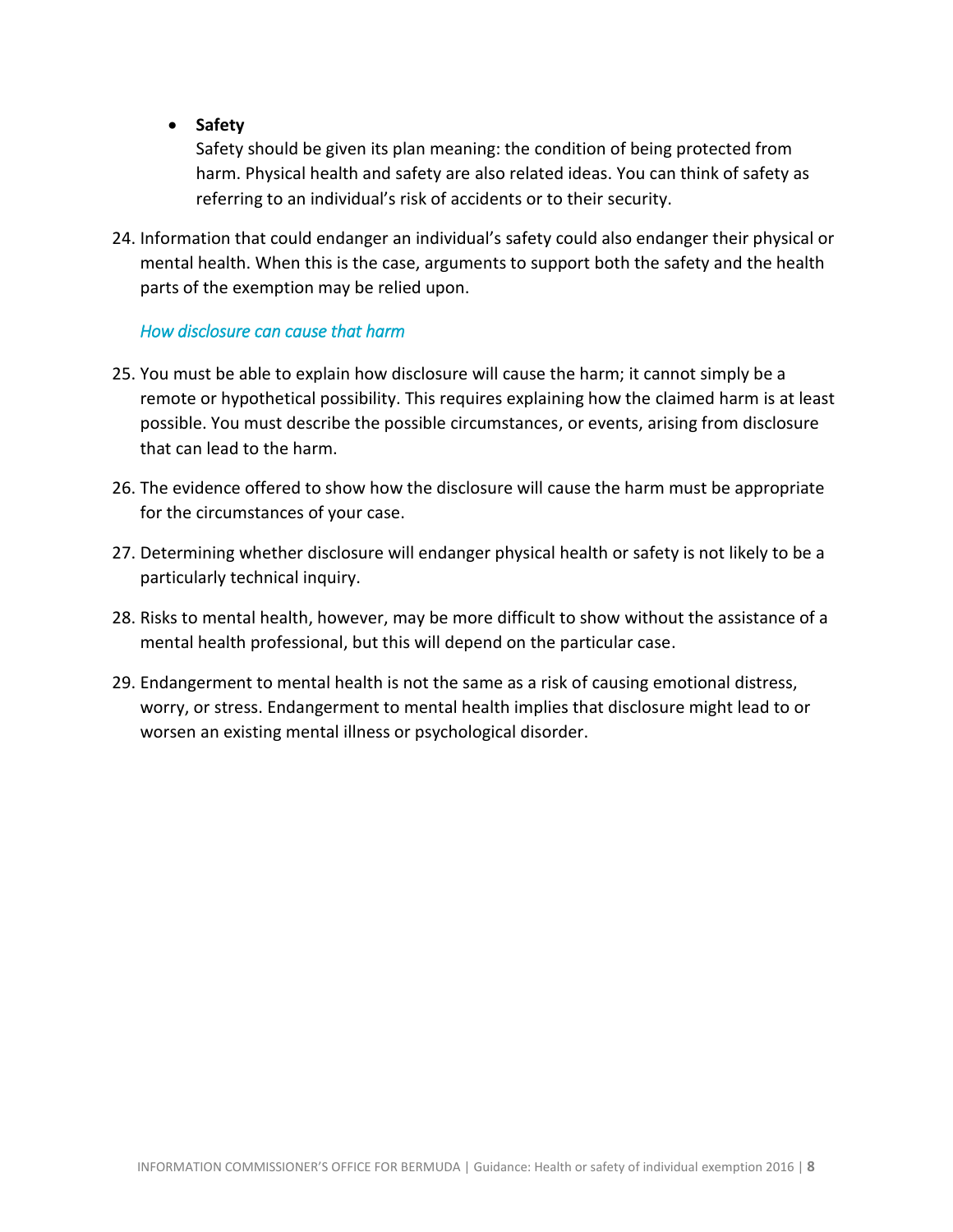In *Cruelty Free International v Information Commissioner and Imperial College London*, the First Tier Tribunal: Information Rights considered the refusal to disclose the hours when care staff were present at an animal research lab, which would also disclose when the lab did not have care staff present. Other staff, such as researchers or administrators, might be working after hours, however, during the time care staff were absent. The staff at the research lab at Imperial College London (ICL) had previously been 'spied on' by an animal rights activist who infiltrated the animal care staff and the lab had been the target of a campaign against the College's work. ICL asserted that there was a 'risk of an adverse impact on the mental health of staff, which the College [said] could result from a perception of vulnerability arising from the disclosure of' care staff working hours and an increased chance of unauthorised entry from animal rights extremists and an unexpected confrontation with staff members.

The Tribunal concluded that:

*We can well understand that, after all that has happened, staff in the department may feel beleaguered and stressed . . . . But we see no sufficient basis in the open or closed evidence provided by ICL for a finding that staff would reasonably anticipate and fear an increased likelihood of intrusion, to a degree which would be likely to endanger the mental health of any person of ordinary robustness, simply from the disclosure of the working hours of care staff.*

30. This leads to some obvious challenges for Information Officers and heads of authorities when deciding whether it is justified to rely upon this part of the exemption. You may not have any medical training, or any particular knowledge of the individual whose mental health might be endangered by a disclosure. These challenges are not however, insurmountable. Depending on the circumstances of the case, you may need to consider obtaining the professional opinion from a mental health practitioner to support the use of the exemption.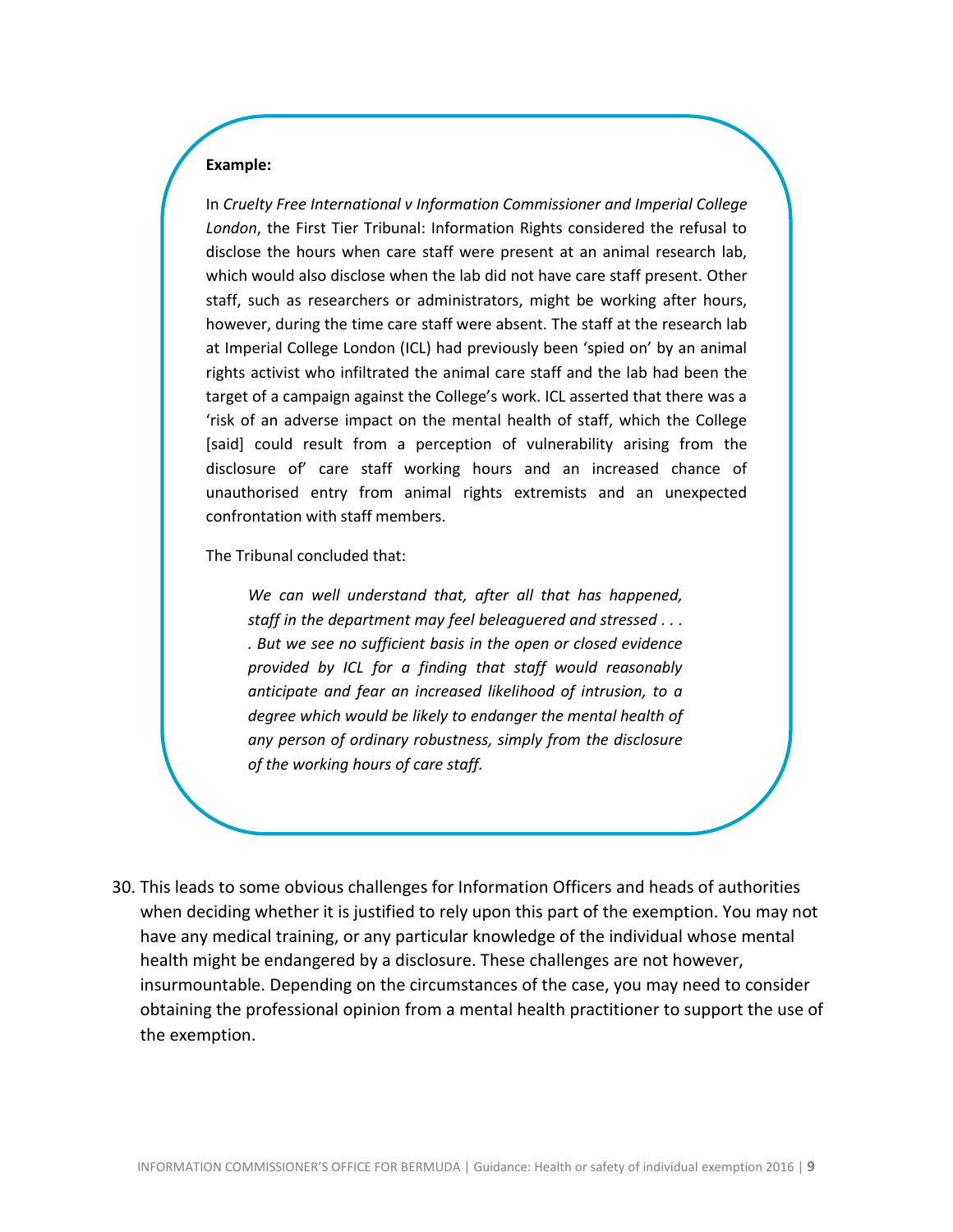A public authority receives a request for crime scene photographs from a fatal road traffic collision. The public authority may fear that disclosure would be likely to endanger the mental health of the deceased's spouse who was not involved in the incident.

The authority first considers whether it holds any information about the surviving spouse and, if so, whether it has any particular information which would lead it to think there was a risk to the mental health of the surviving spouse. The information might take the form of medical or social work reports obtained by the Family Liaison Officer.

Assuming that no information is held, or that the information held is not conclusive, the authority may consider getting advice from a mental health professional who may be able to advise you about the possible effect of disclosure. This need not be a medical opinion of someone who has treated the spouse, although in some cases that may be appropriate. It should, however, be an authoritative opinion upon which the public authority is able to rely upon for explaining its decision to the requester and to justify its decision in the event of an independent review by the Information Commissioner of the refusal of the request.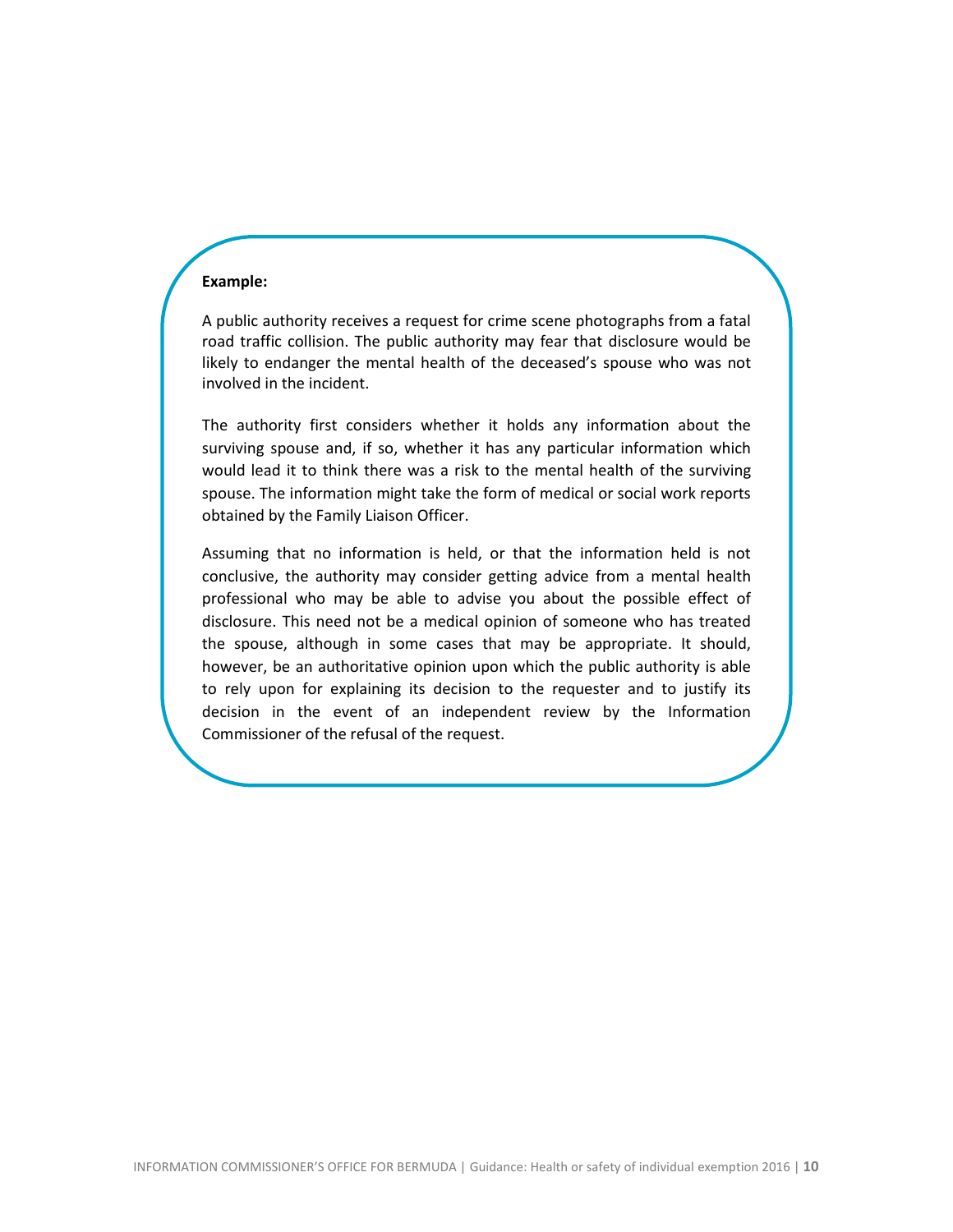In *PETA v Information Commissioner and University of Oxford*, the Applicant argued that the exemption for endangerment to mental health was only justified when the public authority could show positive evidence of the endangerment, such as conclusions from a psychiatrist about the clinical impact upon the mental health of the affected individuals.

The First Tier Tribunal emphasised that exemptions must be considered in the circumstances of individual cases. It noted that the University had shown significant evidence of the serious nature of the physical threats in this case (life threatening incendiary devices and arson). The First Tier Tribunal concluded that:

> *[T]he nature of the physical threat was sufficient that on a balance of probabilities the effect upon the mental health of those involved would go beyond stress or worry and constitute an endangerment to their mental health.*

In light of the evidence in this case, no clinician's report was required to support the use of the exemption.

#### *Likelihood of harm occurring*

- 31. The likelihood of the harm required in section 22(1) is that the disclosure 'would or would be likely to' cause the harm. If you cannot show that the harm identified would or would be likely to occur, then the exemption is unavailable. Simply speculating is insufficient to justify the exemption.
- 32. 'Would' means that it is more probable than not that the harm anticipated can occur. There must be a more than 50% chance of the disclosure causing the harm.
- 33. The lower threshold for 'would be likely' means that some significant, real risk must exist that health or safety would be endangered, even if it does not amount to being more probable than not. 'Likely' refers to a very significant and weighty chance that the identified harm will occur. It has also been described as a risk that there 'may very well' be harm to the identified interests, even when the risk falls short of being more probable than not. It must, however, be substantially more than a remote possibility.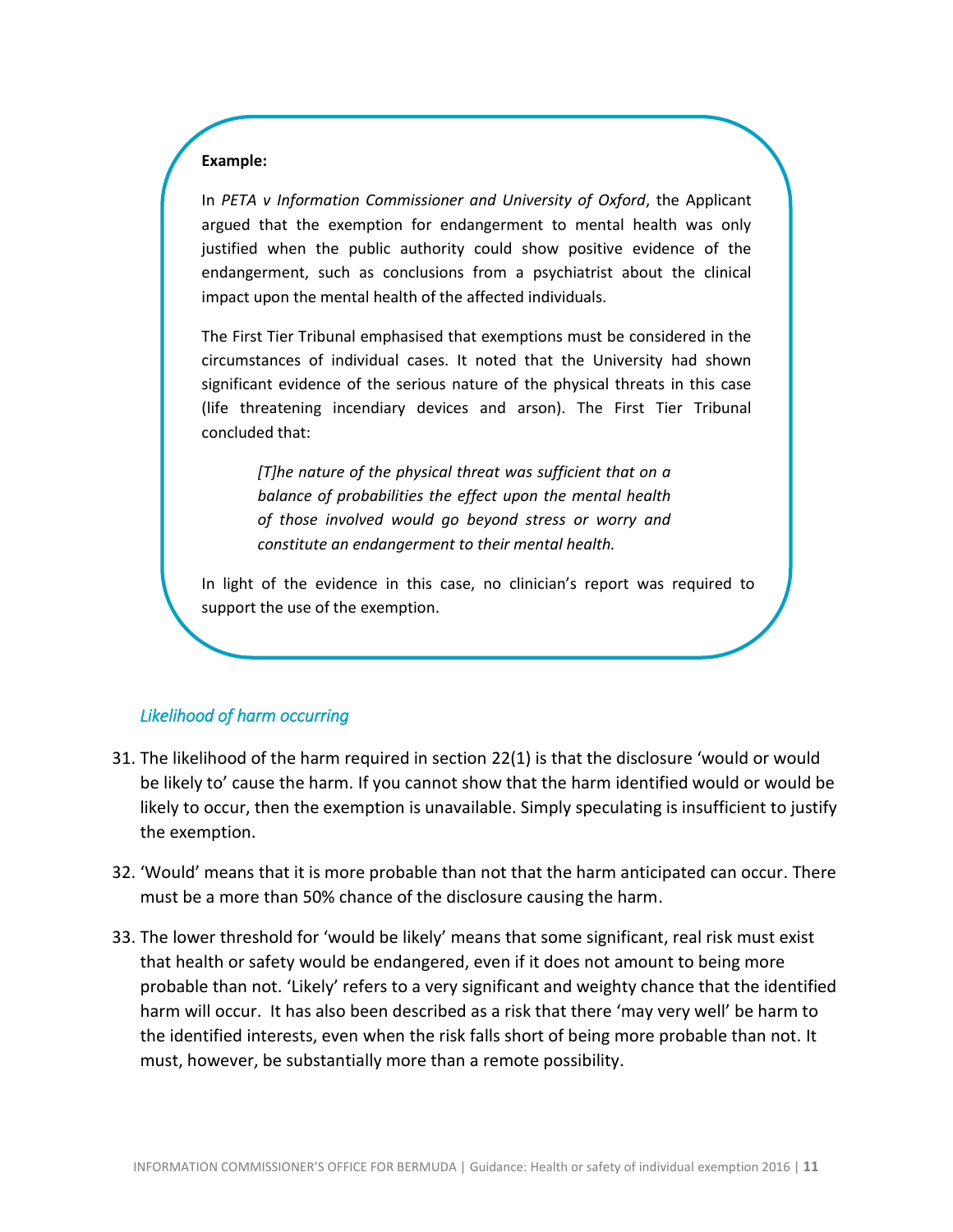- 34. When disclosure of information would, or would be likely to, endanger the physical or mental health or the safety of an individual, the Information Commissioner would clearly wish to safeguard against that eventuality. The Information Commissioner will require you to show, not just that this eventuality is within the bounds of possibility, but that this eventuality would, or would be likely to, occur.
- 35. In some cases, you may need to show objective evidence to support the likelihood of the anticipated danger. A subjective fear held by the affected individual that is not support by external facts may not be sufficient to sustain the health or safety exemption.

In response to a request for records related to the denial of a license, a public authority refuses access under section 22(1) because it asserts that disclosure would be likely to endanger the physical health or safety of the staff who worked on the license. The public authority states that its staff fear the requester because the requester made an angry phone call to the authority after receiving the license denial. The staff are afraid that the requester will target them for violence.

The exemption is found not to apply because the only evidence supporting it is the staff members' subjective fears and the requester's angry phone call. No objective evidence is offered that the requester has a history of violence or that the staff are, in reality, at physical risk. The public authority has robust physical safety measures in place that would prevent an intruder from entering. Based upon the staff fears, the danger to health or safety can only be considered a remote possibility and not a real chance. The public authority has not sufficiently justified its use of section 22(1).

36. The wider the group that you claim is endangered, the more difficult it may be to show sufficient evidence of the likelihood of harm. You must show concrete and specific evidence to support an assertion that disclosure would endanger the health or safety of a large group of individuals. This is particularly the case when dealing with endangerment to mental health, which in most cases will involve one individual or a group of closely-related individuals, i.e., a family or a work team.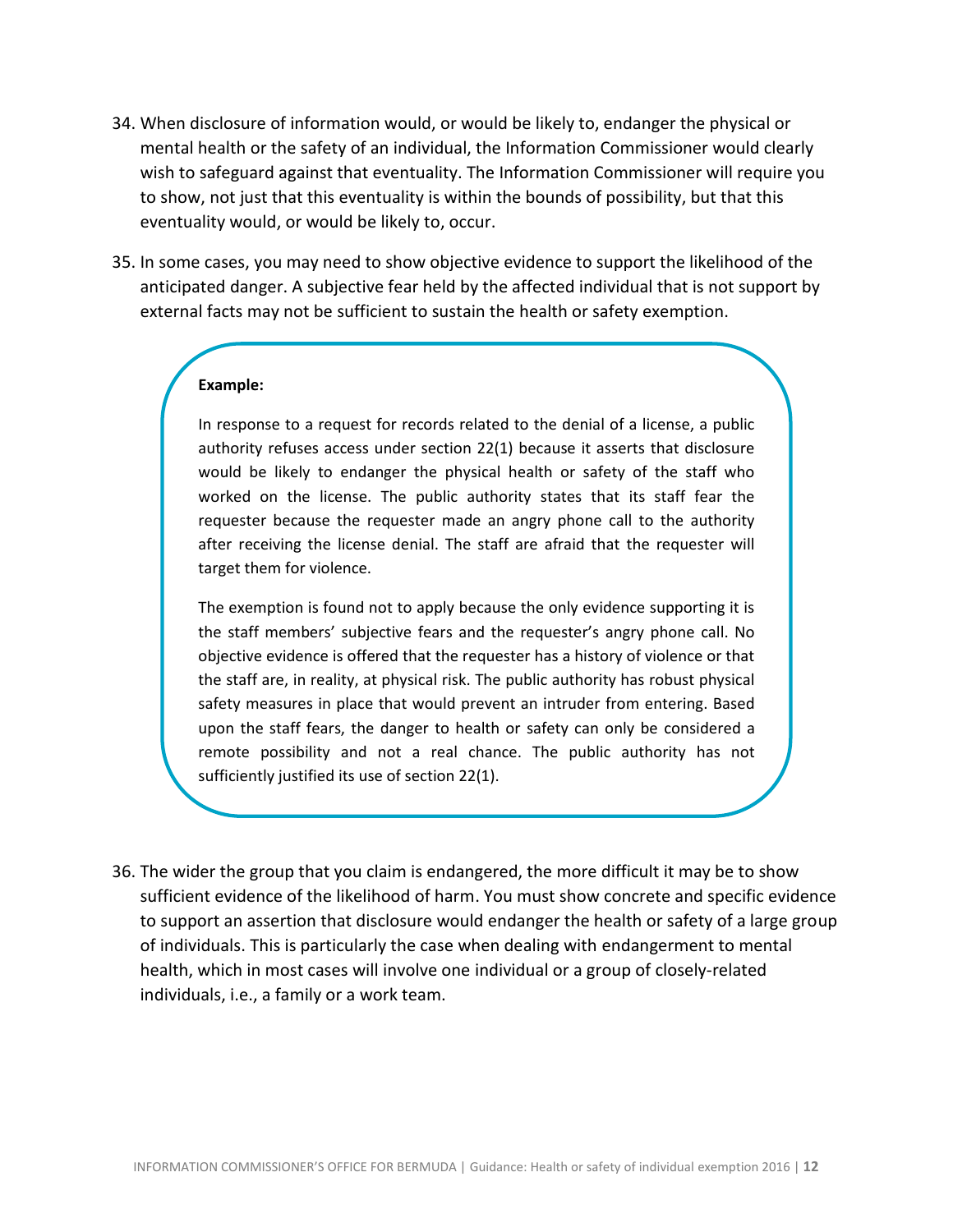### <span id="page-12-0"></span>Questions to consider when applying the health or safety exemption

37. When deciding if the health or safety exemption applies to a requested record (or part of a record), you may also want to consider the following examples of the type of questions that the Information Commissioner may consider during a review.

#### **Note:**

These examples of questions presented here may help you think through what you need to ask yourself as you decide if an exemption is appropriate.

Not all of the questions will apply in every case and they are not an exhaustive list of every issue that might arise. You will need to decide what issues are relevant to the specific request you have.

### *Can you identify the individual, or group of individuals, who are at risk from the disclosure?*

• If you identify a large group of individuals at risk, your supporting evidence of harm must be sufficient to support the risk of harm to such a large group. This may not present a challenge with a risk to physical safety. When considering endangerment to mental health, it may be more challenging to show sufficient evidence of potential harm to the mental health of many, unrelated people.

## *What is the nature of the endangerment? Does it endanger the individual's physical or mental health or their safety?*

- Identify whether the harm would be endangerment to physical health, mental health, or safety. Would disclosure present a risk to all three, or a combination of these? If so, each risk of endangerment must be discussed and supported separately and more than one part of the exemption may be relied upon.
- In addition to the category of harm, you should be able to describe the specific endangerment (i.e., a risk of physical harm from physical attacks, disease, or accident; or a risk of aggravating an existing, identified mental health condition, etc.).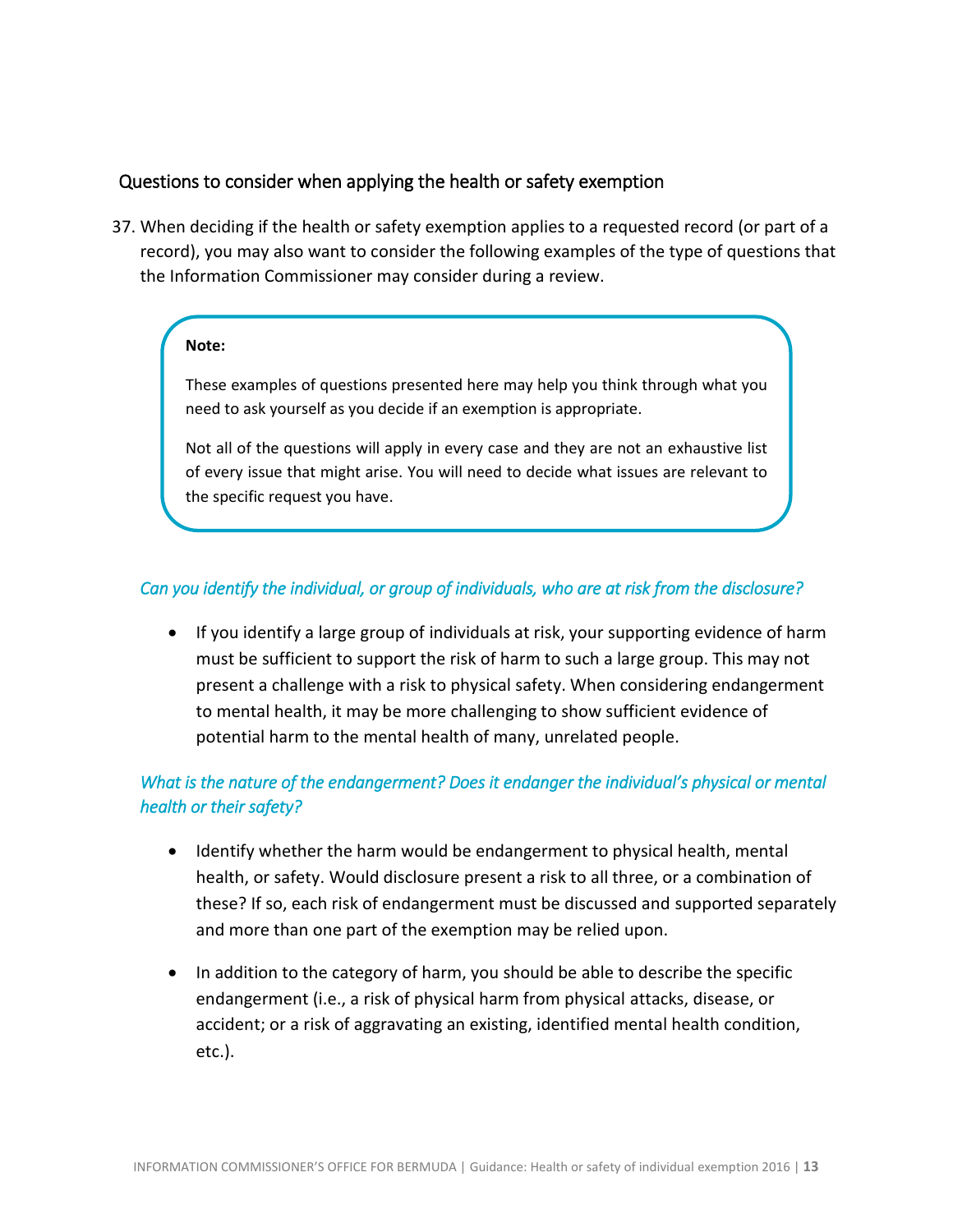Ensure that you have sufficiently described the detrimental effect and that it is significant. Vague, generalised, or insignificant harms may be insufficient to justify the exemption. As noted above, for example, stress or worry does not rise to a level of endangering mental health.

### *How would this harm occur? How would disclosure cause it?*

- If disclosure were made, how would the harm (described above) happen as a result? Can you explain what circumstances or events will lead to the harm occurring?
- If you are asserting a risk of endangerment to mental health, what circumstances create this risk? Would these circumstances make it obvious that the affected individual's mental health would be endangered? If not, do you need the supportive evidence from a mental health or related professional to justify the exemption?

### *What is the likelihood that the identified harm will occur?*

- Are you relying on the assertion that endangerment 'would' occur or 'would be likely to occur'? As discussed below, this may later have an impact on where the balance of the public interest lies.
- Can you show more than a hypothetical assertion? What real, concrete and substantial evidence do you have to support this assertion? Can you show objective evidence that the anticipated danger would, or would be likely to, occur?
- Is your supporting evidence appropriate for the size of the affected group? The larger the affected group, the more difficult it might be to show the likelihood of harm.
- 38. If you decide that disclosure of the requested record would not be likely to endanger an individual's physical or mental health, or safety, then the exemption for health or safety is unavailable.
- 39. If you decide, instead, that disclosure of the requested record would, or would be likely to, endanger an individual's physical or mental health, or safety, then the health or safety exemption is available. You must then consider the public interest test to determine whether the information must be disclosed.
- 40. Applying the public interest test in the context of the health or safety exemptions is discussed below.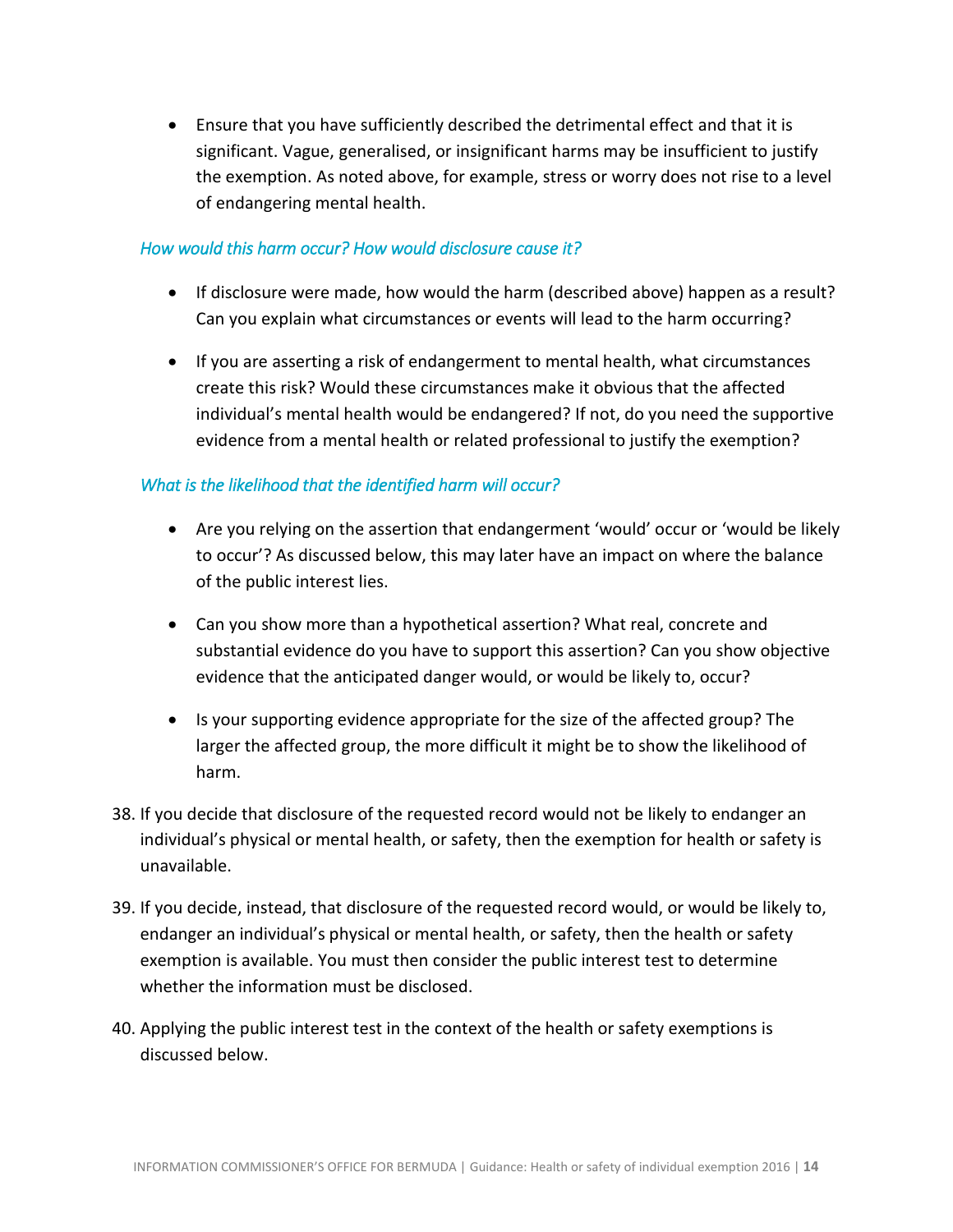# <span id="page-14-0"></span>The public interest test: in the health or safety context

- 41. The public interest test applies to the health or safety exemption. This means that even if you find that the health or safety exemption applies, you must go on to apply the public interest test to decide whether the record should still be disclosed. The public interest test is set out in section 21 of the PATI Act and regulation 2 of the PATI Regulations.
- 42. Under the public interest test, the information contained in a record must be released unless the public interest in maintaining the exemption outweighs the public interest in disclosing it.
- 43. In the context of this exemption, there is clearly a significant public interest in protecting individuals' health or safety. A significant public interest in favour of disclosing a record would be needed to outweigh the public interest in withholding a record which would endanger health or safety. The test must be applied on a case-by-case basis.

The public interest is not the same as 'what interests the public'.

- 44. Note that the decision whether endangerment 'would' occur or 'would be likely to' occur is relevant to the public interest test. The choice between the two affects the balance of factors in the public interest test.
- 45. The greater the likelihood that the endangerment would occur, the stronger the public interest is in not disclosing the information and vice versa.
- 46. For example, if the endangerment to physical safety, such as a risk of serious physical injury, is nearly certain to occur, there would be a strong public interest in preventing that risk of injury. A very weighty public interest in favour of disclosure would be required to overcome the public interest in withholding the information and protecting an individuals' physical safety.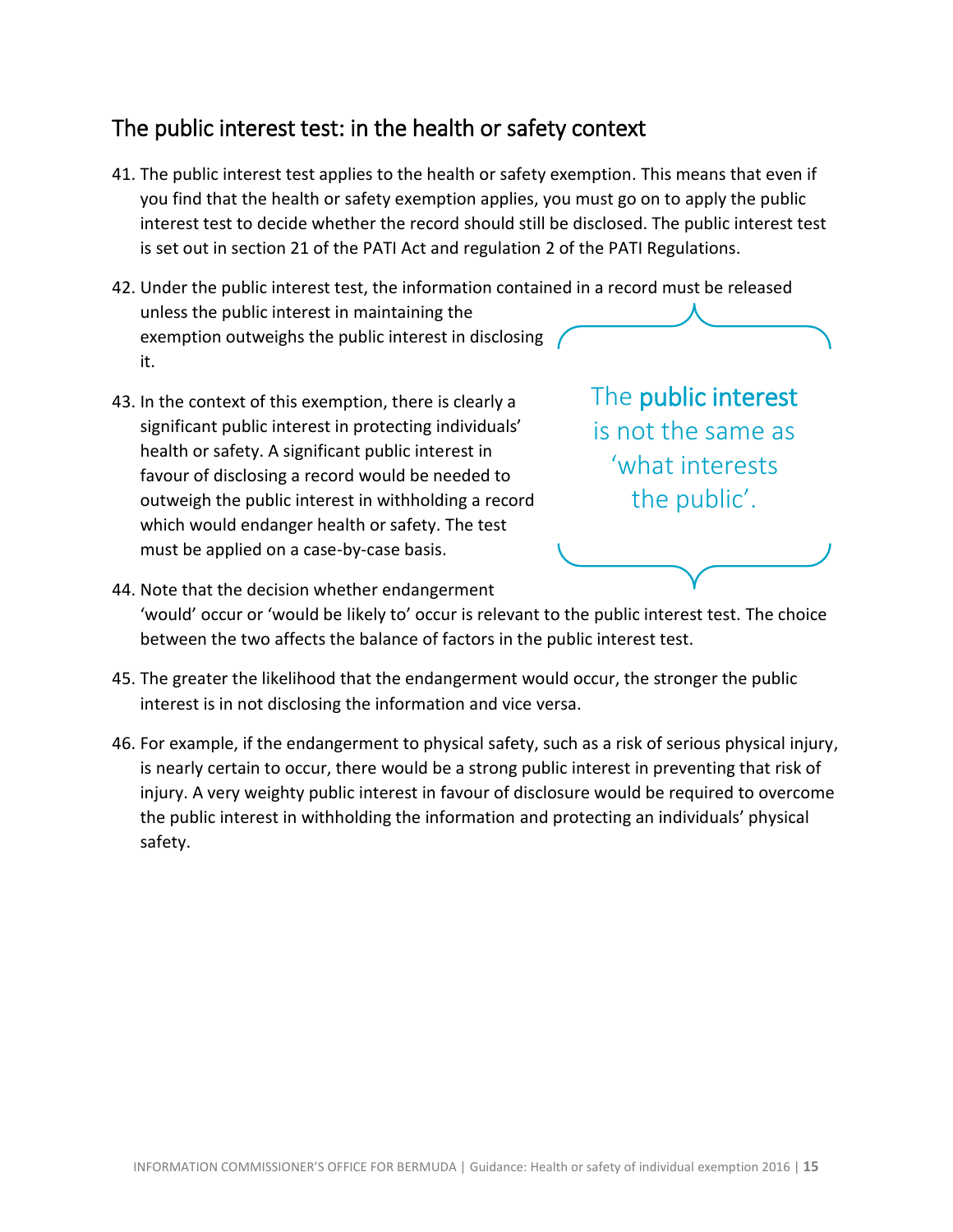In *British Union for the Abolition of Vivisection vs Information Commissioner and Newcastle University*, the First-Tier Tribunal stated:

> *[T]he public interest in maintaining the [health and safety exemption], where it is engaged, is also strong. Self-evidently, there would need to be very weighty countervailing considerations to outweigh a risk to health and safety which was of sufficient severity to engage [the health and safety exemption].*

- 47. The content and the context of the information will be relevant when balancing the public interests and determining the appropriate weight to be given to the benefits and harmful effects of disclosure.
- 48. Public interest considerations to take into account in the health or safety context may include the size or scope of the risk; the likelihood of it occurring and the ability of means to reduce or manage that risk if the records are disclosed; the nature and seriousness of the harm to health or safety; and whether disclosure would protect the health or safety of other individuals.
- 49. Some factors in favour of disclosure that may be particularly relevant in the health or safety context may include:
	- furthering understanding and participation in public debate;
	- promoting accountability and transparency by public authorities for their decision making;
	- promoting accountability and transparency in public spending;
	- furthering the understanding of individuals, companies and other entities about public authorities' decisions that affect their lives;
	- revealing information affecting public health and safety; and
	- circumstances when disclosure would reduce potential danger to individuals by making them aware of various risks and allowing them to take appropriate actions.

50. Some factors that favour withholding information may include:

 disclosure of information that would undermine the functioning of a system established to protect public health or safety, for example: information about the use and monitoring of CCTV cameras, undercover police operations and security protocols to protect public officials; or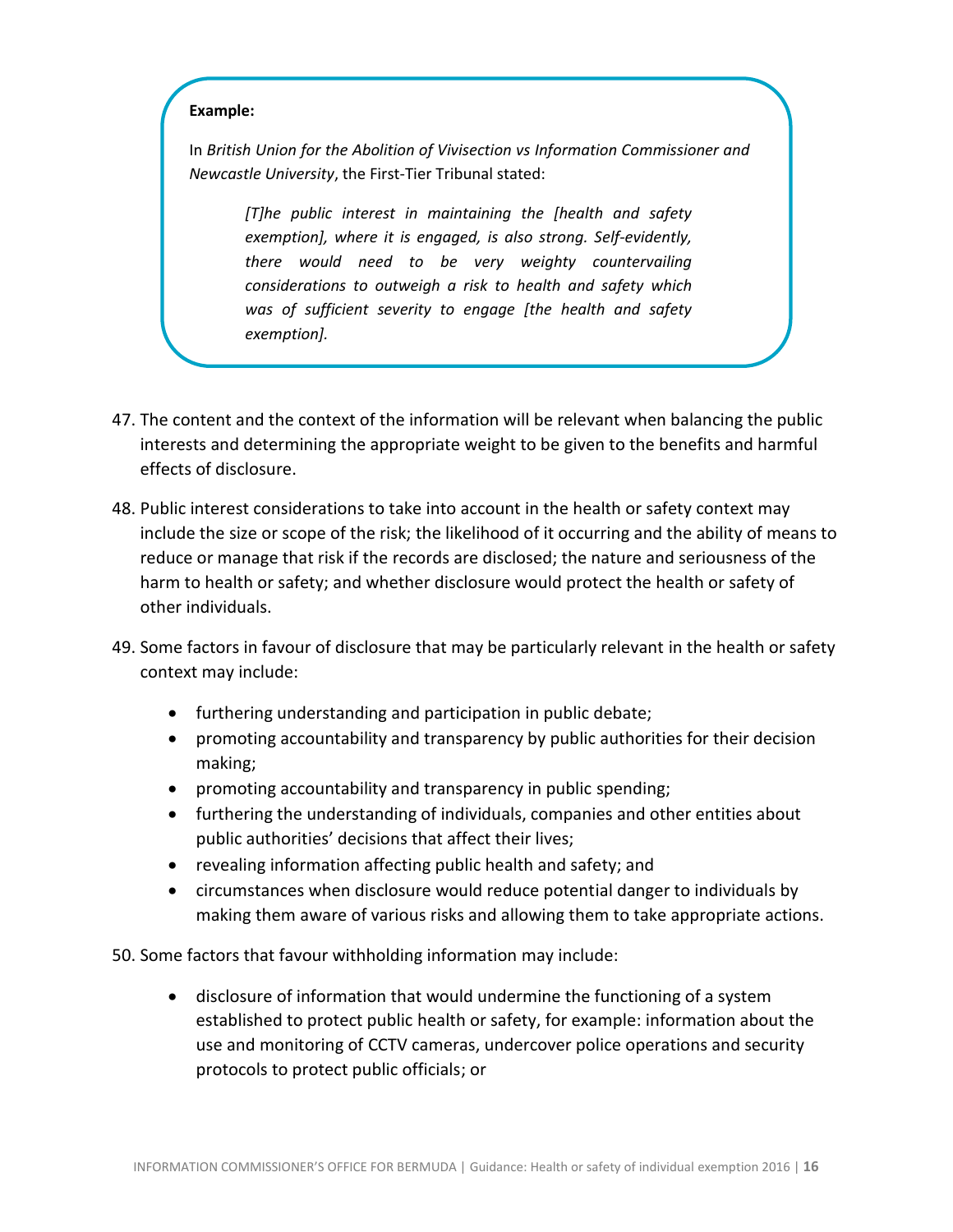- disclosure of information that would provide intelligence allowing known individuals to be targeted, for example: a safe house for domestic violence victims.
- 51. The Information Commissioner has issued a separate Guidance to assist with applying the public interest test in general and determining where the balance of public interest lies, *Guidance: The public interest test (section 21)*. You can find a link to copies on our website, [www.ico.bm.](http://www.ico.bm/)

# <span id="page-16-0"></span>More information

- 52. Appendix 1 lists select resources and cases from other jurisdictions. They are provided for illustration and are not intended to be a statement of law in Bermuda, or to replicate independent legal advice.
- 53. Appendix 2 cites the exemption as it appears in the Public Access to Information (PATI) Act 2010 at the time of this Guidance's publication. A complete and up-to-date version of the PATI Act is available at [www.bermudalaws.bm.](http://www.bermudalaws.bm/)
- 54. If you need any more information about this Guidance or have an inquiry about any other aspect of the PATI Act, or public access to information generally, please contact us:



Valerie T. Scott Building 60 Reid Street Hamilton, HM12 Bermuda (441) 294-9181 **|** info@ico.bm **|** ww.ico.bm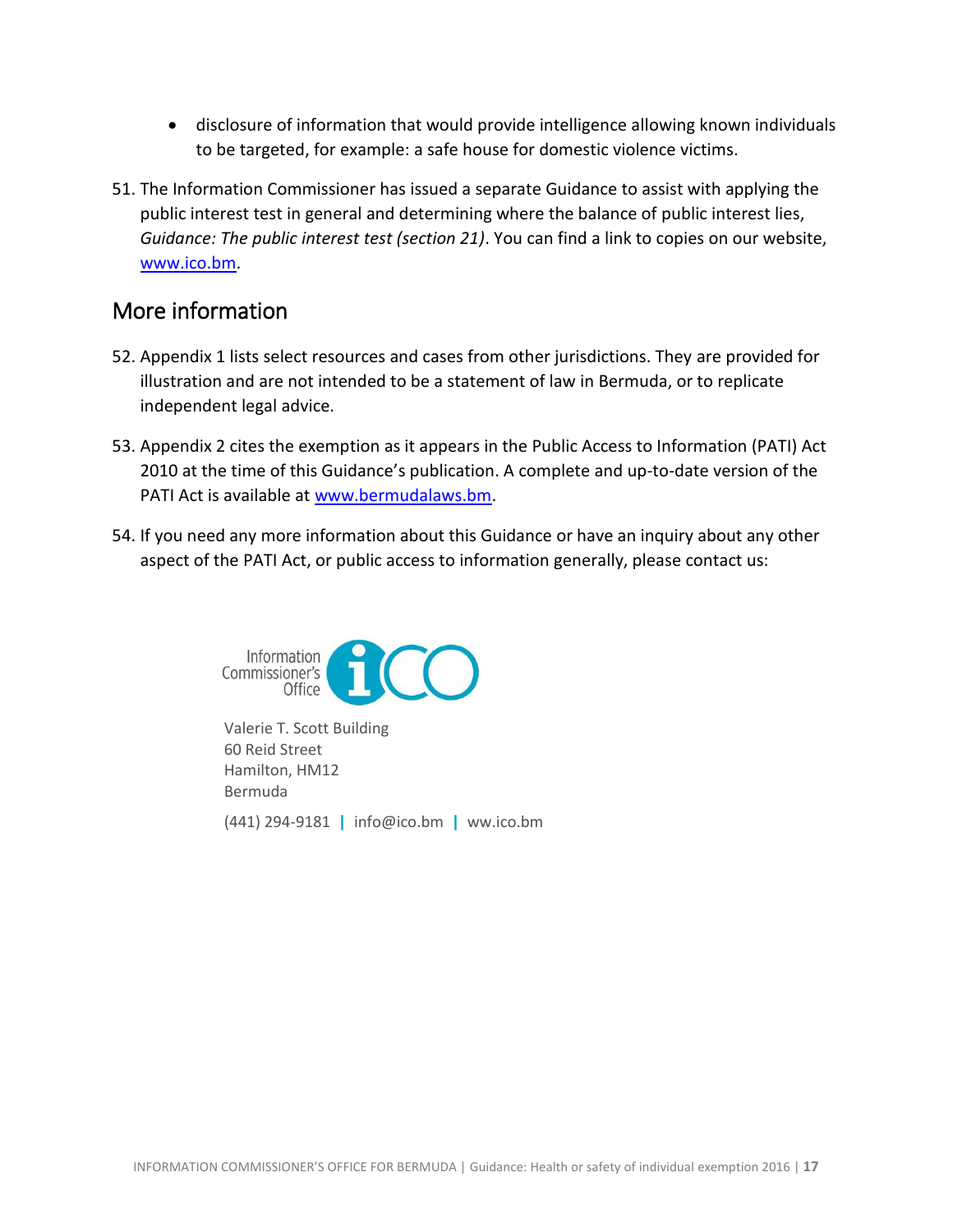<span id="page-17-0"></span>APPENDICES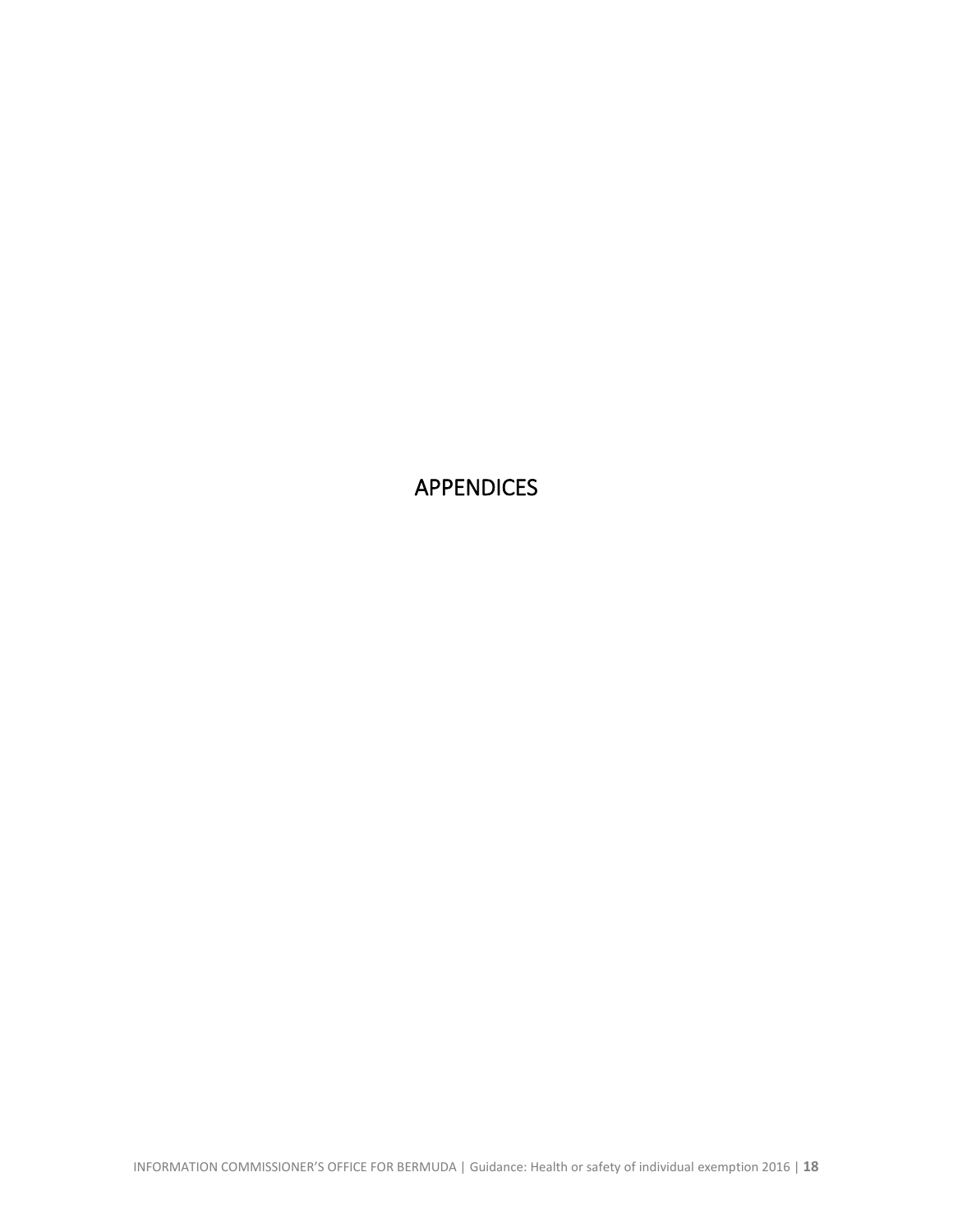### **Other related ICO Exemption Guidances**

*Personal information (sections 23 and 24)*

*Law enforcement (section 34)*

*The public interest test (section 21)*

These, and other, Information Commissioner's Guidances are available on our website, [www.ico.bm](http://www.ico.bm/), as they are published. Hardcopies are available from our office, Valerie T. Scott Building, 60 Reid Street, Hamilton HM 12.

#### **Illustrative decisions from other jurisdictions**

Decisions by Information Commissioners, Information Rights Tribunals and the Courts of other Commonwealth jurisdictions are not binding in Bermuda (although some may be viewed as persuasive). There are also differences between the PATI Act and the freedom of information laws in other countries. As a result, the decisions summarised below are not directly applicable here, but provide an illustration of how public access to information laws—and exemptions in particular—operate.

| <b>Reference</b>                                                            | <b>Parties</b>                                                                         | <b>Citation</b>                                                                              | <b>Summary</b>                                                                                                                                                                                                                                                                                                                                                                                                                                                                                                                                                                                                                                                                                                                                                                                                                                                          |
|-----------------------------------------------------------------------------|----------------------------------------------------------------------------------------|----------------------------------------------------------------------------------------------|-------------------------------------------------------------------------------------------------------------------------------------------------------------------------------------------------------------------------------------------------------------------------------------------------------------------------------------------------------------------------------------------------------------------------------------------------------------------------------------------------------------------------------------------------------------------------------------------------------------------------------------------------------------------------------------------------------------------------------------------------------------------------------------------------------------------------------------------------------------------------|
| Endangerment<br>to health or<br>safety;<br>balancing the<br>public interest | PETA <sub>v</sub><br><b>Information</b><br>Commissioner<br>and University<br>of Oxford | EA/2009/0076 (13<br>April 2010) (UK<br><b>First Tier Tribunal:</b><br>Information<br>Rights) | The applicant sought records about scientific<br>experiments to be done on a particular primate<br>('Felix') featured in a documentary related to animal<br>testing.<br>The University provided significant evidence of the<br>risk of serious physical threat (infliction of life<br>threatening incendiary devices and arson) based<br>upon past acts of violence or attempted violence.<br>Based on this, the First Tier Tribunal did not require a<br>clinician's report to establish endangerment to<br>mental health because the nature of the physical<br>threat was so severe that the effect would go beyond<br>stress and worry and would rise to an endangerment<br>of their mental health.<br>The First Tier Tribunal also engaged in a lengthy<br>discussion of the public interest test and found that<br>the balance favoured maintaining the exemption. |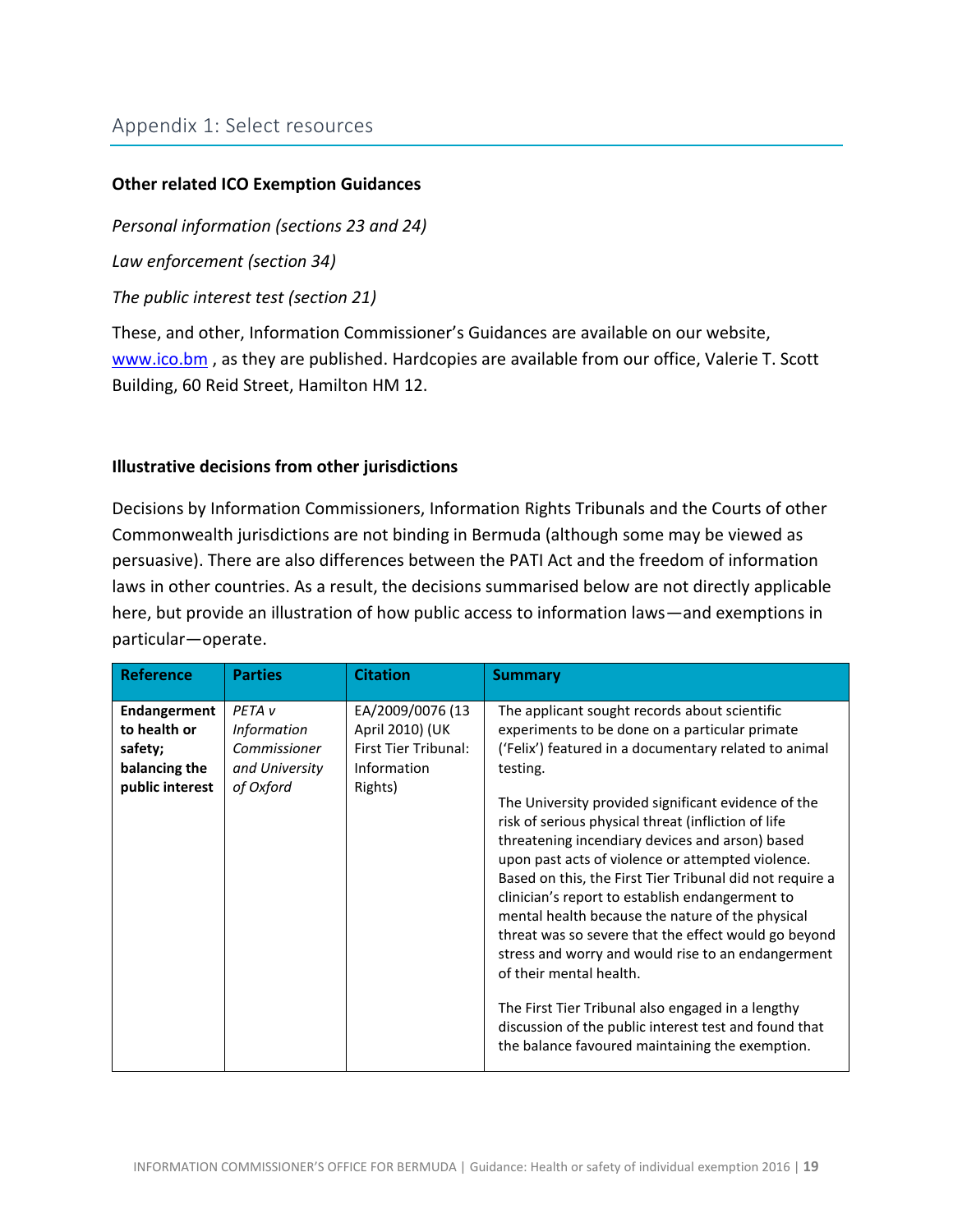| <b>Cruelty Free</b><br>International v<br>Information<br>Commissioner<br>and Imperial<br>College London | EA/2015/0273 (16<br>May 2016) (UK<br>First Tier Tribunal:<br>Information<br>Rights)                        | The First Tier Tribunal emphasised that the nature of<br>the evidence to establish an endangerment to mental<br>health must be proportionate and appropriate to the<br>facts of the case.<br>The evidence of an increase in the stress of College<br>employees in this case was insufficient to establish an<br>endangerment to mental health.                                                                                                                                                                                                                                                                                                                                                                                                                                                                                                                                    |
|---------------------------------------------------------------------------------------------------------|------------------------------------------------------------------------------------------------------------|-----------------------------------------------------------------------------------------------------------------------------------------------------------------------------------------------------------------------------------------------------------------------------------------------------------------------------------------------------------------------------------------------------------------------------------------------------------------------------------------------------------------------------------------------------------------------------------------------------------------------------------------------------------------------------------------------------------------------------------------------------------------------------------------------------------------------------------------------------------------------------------|
| Department of<br>Health<br>Regulatory<br><b>Services</b>                                                | ICO Hearing<br>Decision 47-00515<br>(Cayman Islands<br>Information<br>Commissioner) (18<br>September 2015) | The Applicant sought records related to three<br>complaints made against him as a medical practitioner<br>by former employees, which resulted in a withdrawal<br>of his medical licence. The Department and two of the<br>third party claimants argued that the Applicant was<br>verbally abusive and trying to contact the<br>complainants through social media, among other<br>wrongful behavior. The Department relied upon the<br>health and safety exemption to withhold the records.<br>The Information Commissioner rejected the use of the<br>health and safety exemption. He recognised that there<br>were 'mutual ill-feelings between' the Applicant and<br>complainants but concluded that the Department<br>offered no evidence to back up the claims of<br>threatening behavior, such as 'threatening email<br>communications or abusive postings on social media'. |
| Isle of Anglesey<br>County Council                                                                      | <b>Decision Notice</b><br>FS50603001 (UK<br>Information<br>Commissioner)(32<br>March 2016)                 | The Information Commissioner found the County<br>Council correctly used the health and safety<br>exemption to withhold an independent fire report into<br>a residential care home. The Council argued that<br>disclosure would lead to an increased risk of arson and<br>this would endanger the physical or mental health as<br>well as the safety of the residents and staff.<br>Following PETA v Information Commissioner and the<br>University of Oxford (above) the Information<br>Commissioner found that, in this context, threats of<br>serious physical harm is likely to affect individual's<br>mental health.                                                                                                                                                                                                                                                          |
|                                                                                                         |                                                                                                            | The Information Commissioner accepted evidence that<br>the report highlighted the particular vulnerabilities of<br>the aged and infirmed residents as well as the<br>vulnerability of the building in a rural area with<br>suspected arsonists. The Information Commissioner<br>accepted that disclosure would assist potential<br>arsonists in targeting the vulnerabilities described in<br>the report.                                                                                                                                                                                                                                                                                                                                                                                                                                                                         |
|                                                                                                         |                                                                                                            | The Information Commissioner found that balance of<br>public interest favoured upholding the exemption<br>because the County Council had shared details of the<br>report with external agencies and the residents'                                                                                                                                                                                                                                                                                                                                                                                                                                                                                                                                                                                                                                                                |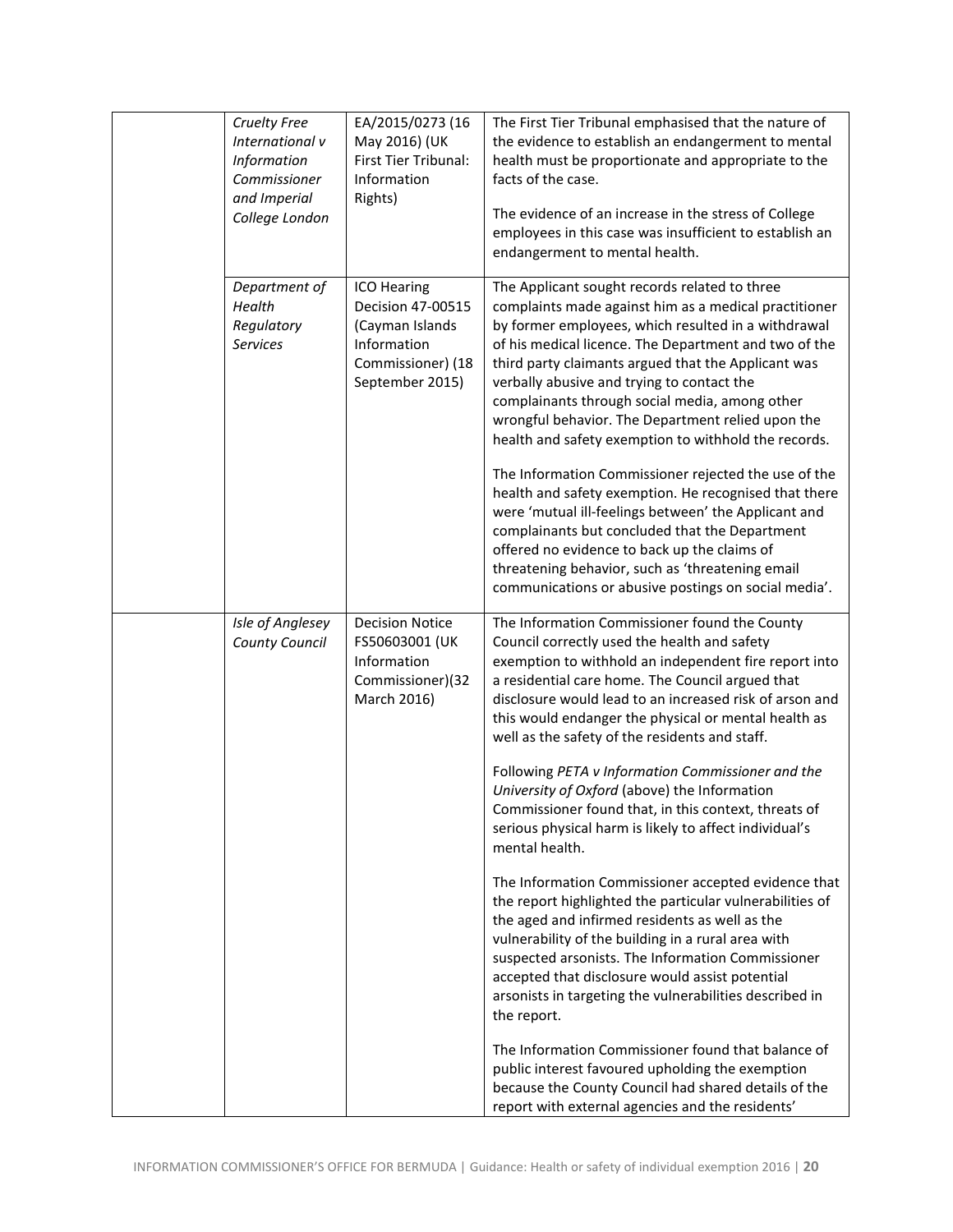|                               |                                 |                                                                                                    | relatives. Broader public disclosure would not further<br>accountability and transparency and did not outweigh<br>the risk of harm and even death, for the affected<br>individuals.                                                                                                                                                                                                                                                                                                                                                                                                                                                                                                                                                                                                                                                                                                                                                                                                                                                                                                                                                                                                                                                                                                                                                                                                                                                                                                                                               |
|-------------------------------|---------------------------------|----------------------------------------------------------------------------------------------------|-----------------------------------------------------------------------------------------------------------------------------------------------------------------------------------------------------------------------------------------------------------------------------------------------------------------------------------------------------------------------------------------------------------------------------------------------------------------------------------------------------------------------------------------------------------------------------------------------------------------------------------------------------------------------------------------------------------------------------------------------------------------------------------------------------------------------------------------------------------------------------------------------------------------------------------------------------------------------------------------------------------------------------------------------------------------------------------------------------------------------------------------------------------------------------------------------------------------------------------------------------------------------------------------------------------------------------------------------------------------------------------------------------------------------------------------------------------------------------------------------------------------------------------|
|                               | Greater<br>Manchester<br>Police | <b>Decision Notice</b><br>FS50521978 (UK<br>Information<br>Commissioner) (14<br>August 2014)       | The Applicant had sought information about the<br>details of the discovery of an identified woman's body<br>in November 2011.<br>The UK Information Commissioner upheld the Greater<br>Manchester Police's ('GMP') decision to refuse to<br>disclose whether or not records existed that reveal<br>whether or not the victim was pregnant at the time of<br>death. The Information Commissioner accepted that<br>disclosure of the confirmation or denial of the very<br>sensitive information would be likely to be upsetting<br>to the victim's relatives to the degree that it would<br>endanger their mental health. Under the<br>circumstances of this case, the Information<br>Commissioner also found that the balance of the<br>public interest did not obligate GMP to disclose the<br>existence or non-existence of the information.                                                                                                                                                                                                                                                                                                                                                                                                                                                                                                                                                                                                                                                                                    |
| Likelihood of<br>endangerment | Norfolk County<br>Council       | <b>Decision Notice</b><br>FS50543528 (UK<br>Information<br>Commissioner)<br>(24 September<br>2014) | The applicant requested information about the level of<br>fire and rescue coverage (number of appliances,<br>riders, pumps, etc.) available during industrial actions.<br>The County Council withheld the information under<br>the health and safety exemption because it would<br>reveal to potential criminals in the weak or low areas<br>of Fire and Rescue coverage during future industrial<br>actions and because it would allow those planning<br>industrial actions to learn how to maximize disruption<br>of services by strategically targeting future actions.<br>Both of these would increase the risk of<br>endangerment to the affected individuals.<br>The Information Commissioner accepted the risk of<br>endangerment and that there was a causal connection<br>between the disclosure and threat of endangerment<br>to the identified people.<br>The Information Commissioner was not persuaded,<br>though, that the disclosure 'would be likely to' cause<br>this harm. This was because anyone could make an<br>educated guess that services would be reduced during<br>an industrial action; coverage details from past<br>industrial actions are not necessarily indicative of<br>coverage for future actions; the requested information<br>is for Norfolk overall and is not broken down into<br>specific areas; the causal link has many steps; and the<br>County Council's arguments as to likelihood are not<br>persuasive. The Information Commissioner required<br>the information to be disclosed. |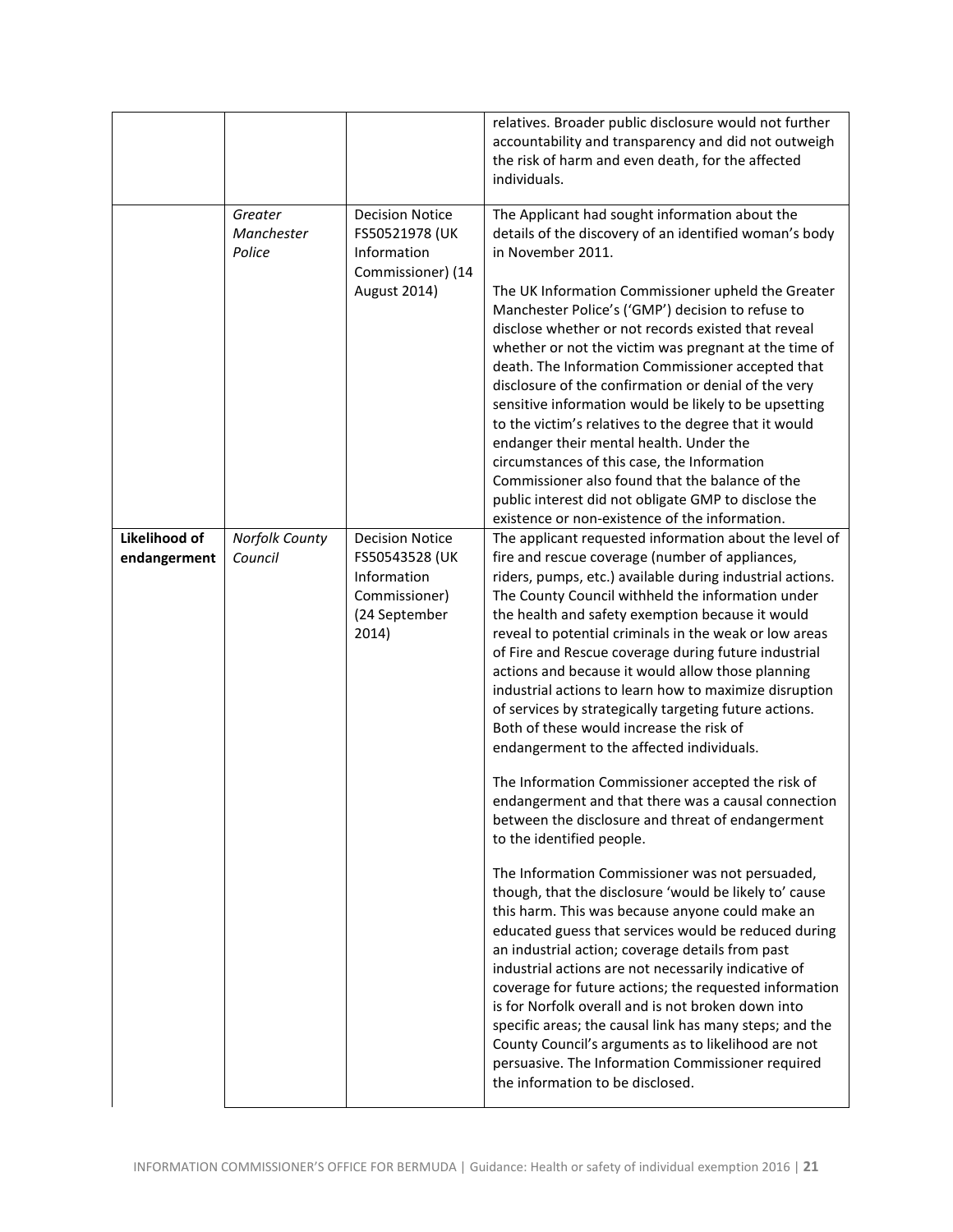| Chief Constable<br>of Essex Police | Decision Notice<br>FS50548661 (UK<br>Information<br>Commissioner)<br>(1 September<br>2014) | The Applicant asked for the number of police officers<br>on patrol during a particular 4-hour period in a specific<br>area on a one-off date in the past.<br>The Chief Constable argued that disclosure could allow<br>a pattern of routine deployments to be identified and<br>this would allow those with criminal intent to evade<br>police, cause disruption in the area and put the public<br>and police at risk. This would be likely to endanger the<br>health and safety of the affected individuals.<br>The Information Commissioner did not accept that<br>disclosure would reveal anything meaningful about<br>policing resources or routine deployment. The<br>assignment of police resources that night involved an<br>unusual response to a one-off situation and the 4-hour<br>time period does not disclose anything about a pattern<br>of resourcing. Any endangerment to the police or<br>public was not likely to be a realistic risk from |
|------------------------------------|--------------------------------------------------------------------------------------------|---------------------------------------------------------------------------------------------------------------------------------------------------------------------------------------------------------------------------------------------------------------------------------------------------------------------------------------------------------------------------------------------------------------------------------------------------------------------------------------------------------------------------------------------------------------------------------------------------------------------------------------------------------------------------------------------------------------------------------------------------------------------------------------------------------------------------------------------------------------------------------------------------------------------------------------------------------------|
|                                    |                                                                                            | disclosure.                                                                                                                                                                                                                                                                                                                                                                                                                                                                                                                                                                                                                                                                                                                                                                                                                                                                                                                                                   |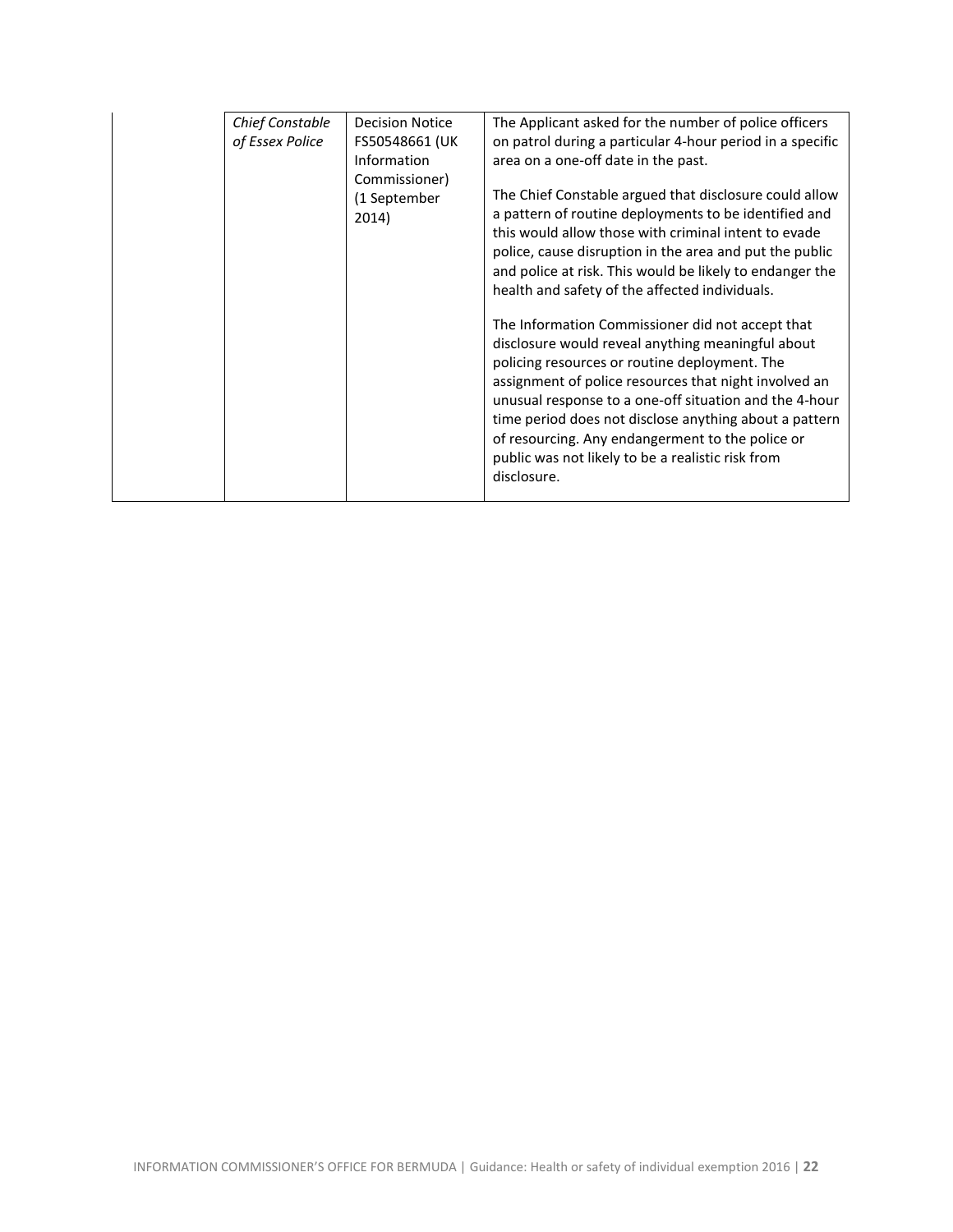### **Health or safety – section 22**

- 22 (1) Subject to subsection (2), a record is exempt from disclosure if its disclosure would, or would be likely to, endanger the physical or mental health or the safety of an individual.
	- (2) A record shall be disclosed if disclosure of it is in the public interest.